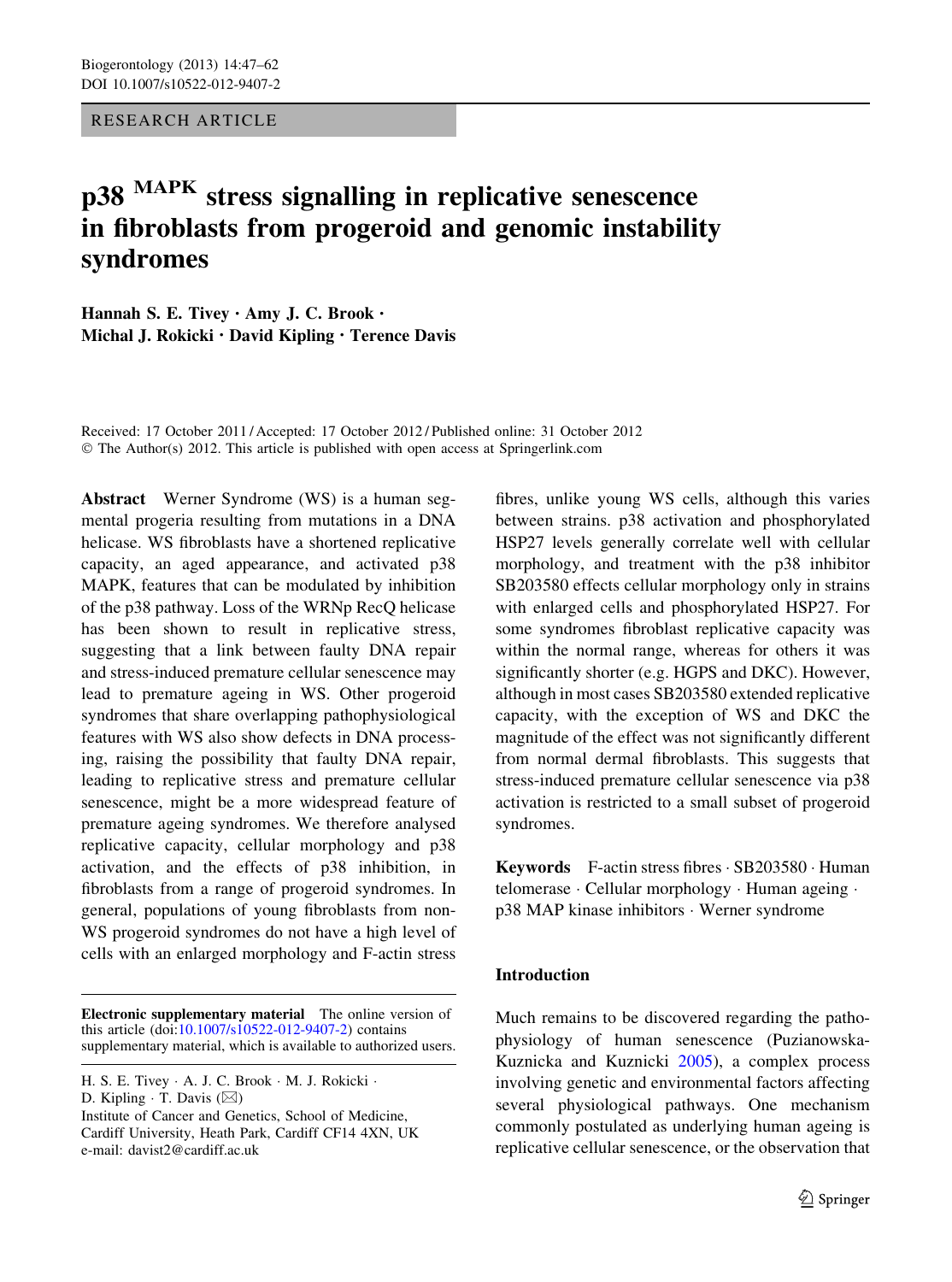many normal human somatic cells are capable of only a finite number of divisions (Campisi [1996](#page-13-0); Ostler et al. [2002](#page-14-0); Burton [2009;](#page-13-0) Faragher et al. [2009](#page-13-0)). Replicative senescence in fibroblasts results from the progressive loss of telomeric repeats at the ends of chromosomes due to the inability of the DNA replication machinery to efficiently duplicate the  $5<sup>′</sup>$ ends of linear chromosomes (Harley et al. [1990;](#page-13-0) Hastie et al. [1990;](#page-13-0) Blackburn [1991](#page-13-0); Allsopp et al. [1992](#page-12-0); Vaziri et al. [1994](#page-14-0)). Telomeres shorten with each cell generation until a critical length is reached whereupon they lose their function, resulting in a signal to exit the cell cycle (d'Adda di Fagagna et al. [2003](#page-13-0)).

Replicative senescence can contribute to agerelated degenerations in division competent tissues as a result of reduced proliferative capacity in organs where cell division is central to normal function or repair (e.g. small intestine, immune system, skin), or from the observation that senescent cells display deleterious biochemical features as a result of patterns of gene expression that differ markedly from their dividing counterparts (Ostler et al. [2002](#page-14-0); Kipling et al. [2004;](#page-14-0) Burton [2009;](#page-13-0) Faragher et al. [2009](#page-13-0)). For example, senescent cells secrete inflammatory cytokines such as IL-1 and tumour necrosis factor (TNF $\alpha$ ) (Kumar et al. [1993;](#page-14-0) Parrinello et al. [2005](#page-14-0)), and express cell surface molecules such as ICAM-1 that are involved in the recruitment of leukocytes during inflammation (Gorgoulis et al. [2005\)](#page-13-0).

Evidence for replicative senescence in vivo has been difficult to acquire, and a possible relationship between the replicative capacity of fibroblasts in vitro and human age has been found lacking in a reevaluation (Cristofalo et al. [1998\)](#page-13-0), leading to criticism of this postulate (Rubin [2002](#page-14-0)). However, several observations suggest that senescent cells do occur in vivo and accumulate with age (Lindsey et al. [1991](#page-14-0); Vaziri et al. [1994;](#page-14-0) Chang and Harley [1995;](#page-13-0) Dimri et al. [1995;](#page-13-0) Paradis et al. [2001](#page-14-0); Vasile et al. [2001;](#page-14-0) Minamino et al. [2002;](#page-14-0) Herbig et al. [2006;](#page-13-0) Jeyapalan et al. [2007](#page-14-0)), and modulations that lengthen life span, such as dietary restriction in mice, reduce the rate of accumulation of senescent cells in the eye (Li et al. [1997\)](#page-14-0).

Various practical difficulties underlie human ageing studies, most importantly the polygenic nature of many of the associated pathologies. An alternative to the study of whole body ageing in normal humans is the study of progeroid syndromes whose phenotypes show specific characteristics of ageing (Hofer et al. [2005;](#page-13-0) Kudlow et al. [2007](#page-14-0)). Most progeroid syndromes where the aetiological factors are known are monogenic and segmental, in that they show many, but not all, of the clinical characteristics of normal ageing. In those aspects where premature ageing occurs, the process and pathology are remarkably similar to that seen in normally aged individuals (Hofer et al. [2005](#page-13-0); Kudlow et al. [2007](#page-14-0)).

One of the more intensively studied progeroid syndromes is Werner (WS), with affected individuals showing premature onset of cataracts, skin atrophy, hair-greying and soft tissue calcification, together with age-related diseases such as type II diabetes, atherosclerosis and osteoporosis (Martin et al. [1999](#page-14-0)). Associated with the premature skin ageing, accelerated cellular replicative senescence is found in WS fibroblasts (Tollefsbol and Cohen [1984\)](#page-14-0). This accelerated senescence of WS cells in vitro has been postulated to correspond to a similar process in vivo, and thus contribute to the accelerated ageing of division-competent tissues (Ostler et al. [2002\)](#page-14-0).

Likewise, many strains of Hutchinson-Gilford Progeria (HGPS) fibroblasts show reduced replicative capacity, although increased apoptosis is also prevalent, and HGPS individuals undergo rapid ageing and have very short lifespans (Brown [1992;](#page-13-0) Hofer et al. [2005\)](#page-13-0). With Ataxia-telangiectasia (AT), the replicative capacity of fibroblasts is significantly reduced compared to normal (Elmore and Swift [1976;](#page-13-0) Tchirkov and Lansdorp [2003\)](#page-14-0). Individuals with AT show moderate features reminiscent of premature ageing, such as grey hair, wrinkled skin, skin atrophy and sclerosis, and show a reduced lifespan with death usually occurring in the third and fourth decades (Taylor et al. [1996](#page-14-0)).

In addition to replicative senescence, human fibroblasts can undergo stress-induced premature senescence (SIPS) via activation of the MAP kinase p38 that responds to and is activated by endogenous and exogenous cellular stress (Freund et al. [2011\)](#page-13-0). p38 is involved in growth arrest in response to the expression of oncogenes such as ras (Wang et al. [2002](#page-14-0); Deng et al. [2004\)](#page-13-0), exogenous stress such as arsenite treatment or oxidative stress (Guay et al. [1997](#page-13-0)) and in telomeredependent senescence (Iwasa et al. [2003](#page-14-0)): indeed, p38 defines a common senescence signalling pathway (Iwasa et al. [2003](#page-14-0)). p38 is important for senescence growth arrest due to its ability to activate both the p53/  $p21^{WAF1}$  and  $pRb/p16^{INK4A}$  growth arrest pathways.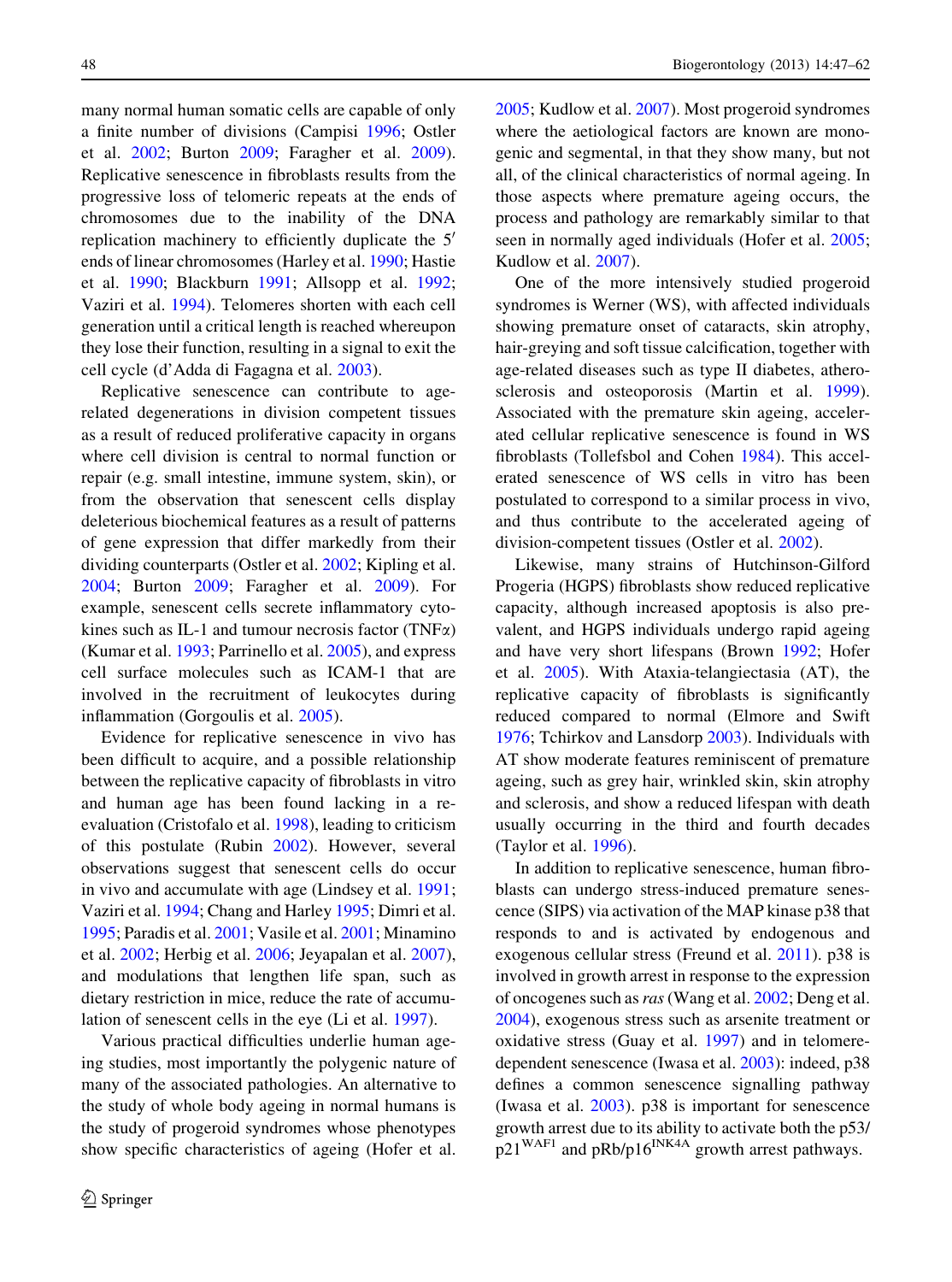<span id="page-2-0"></span>Recent work using young WS fibroblasts has shown that both the cellular replicative capacity and aged morphology of WS fibroblasts can be reverted to that seen for normal fibroblasts by treatment with the p38 inhibitor SB203580 (Davis et al. [2005](#page-13-0); Davis et al. [2006\)](#page-13-0). This, together with the observation of active p38 stress signalling, suggests that a form of SIPS is active in WS cells. As replicative senescence in WS cells is telomere dependent (Davis et al. [2003](#page-13-0)), this suggests that SIPS acts in synergy with telomereshortening to result in the premature cellular replicative capacity (Davis and Kipling [2006\)](#page-13-0). WS is associated with inflammatory conditions, such as atherosclerosis, diabetes and osteoporosis (Murano et al. [1997](#page-14-0); Choi et al. [2001](#page-13-0); Yokote et al. [2004;](#page-15-0) Davis and Kipling [2006\)](#page-13-0). Because p38 activation leads to the production of pro-inflammatory cytokines such as IL-1 and TNF $\alpha$  (Ferran et al. [1995](#page-13-0)), it is possible that elevated p38 activity in vivo in WS individuals may lead to the observed elevated levels of p38-inducible inflammatory cytokines, and thus plays a role in WS pathophysiology (Davis and Kipling [2006](#page-13-0)).

In contrast, although AT fibroblasts have a shorter replicative capacity than normal fibroblasts, they do not show an aged-morphology or have activated p38, and inhibition of p38 does not extend their replicative capacity beyond that seen in normal fibroblasts (Davis and Kipling [2009\)](#page-13-0). In addition, AT individuals do not show inflammatory features (Wood et al. [2001](#page-15-0); Barzilai et al. [2002](#page-13-0); Hofer et al. [2005\)](#page-13-0). This suggests that SIPS is not a feature of AT, and that the shortened replicative capacity of AT fibroblasts results from a different process, such as accelerated telomere shortening (Tchirkov and Lansdorp [2003](#page-14-0)).

Based upon these studies it has been suggested that premature cellular senescence and p38 activation may underlie many of the premature ageing features of other of these progeroid syndromes (Davis and Kipling [2006\)](#page-13-0). To address this question requires a greater understanding of the replicative capacity and p38 stress-signalling pathway in these syndromes. We therefore sought to determine whether the lesions present in these syndromes result in p38 activation and a phenotype similar to SIPS as a result of endogenous physiological levels of stress (which is distinct from their ability to respond to exogenously applied stress), and thus whether a SIPS-like response is a common response in progeroid syndromes. We have therefore determined the growth characteristics and replicative

capability of fibroblasts from several progeroid syndromes and investigated the role played by p38 MAP kinase, using a combination of molecular profiling and small molecule inhibitor use. Furthermore, because telomere shortening is known to synergise with SIPS in WS fibroblasts and is a major mechanism driving fibroblast senescence, we have also used ectopic expression of human telomerase to determine whether replicative senescence in fibroblasts from progeroid syndromes is telomere-dependent.

## Materials and methods

#### Cell culture

Primary dermal fibroblasts for the majority of the syndromes used in this work were derived from biopsies of human tissue and obtained from the Coriell Cell Repository (Camden, NJ, USA). The two NBS strains RO202 and RO242 were obtained from W.J. Kleijer. For clarity, when referring to cell strains each strain code is represented by an abbreviated syndrome prefix with the strain code in brackets, e.g., SS(GM09812) for Seckel Syndrome cells (see Supplementary Table 1). Normal dermal fibroblasts (NDFs) are given the prefix N.  $HCA2<sup>tert</sup>$  cells have been described previously (Davis and Kipling [2009](#page-13-0)). The genetic lesions found in the cell strains used in this study are shown in supplementary Table 2, as far as they are known.

All cells were grown in Earle's modified Eagle medium (EMEM: Gibco Invitrogen, Paisley, UK) supplemented with 10 % foetal calf serum (Autogen Bioclear, Salisbury, UK),  $1 \times$  vitamins, 2 mM L-glutamine (Invitrogen Life Technologies Ltd., Paisley, UK),  $1 \times$  essential amino acids,  $1 \times$  non-essential amino acids, 1 mM sodium pyruvate, 10,000 U/ml penicillin and 10 mg/ml streptomycin (Sigma, Poole, UK) in an atmosphere of 21 %  $O_2$  and 5 %  $CO_2$ , and passaged every 4–5 days as described previously (Davis et al. [2003\)](#page-13-0). Cultures were not allowed to become confluent at any time so as to maintain maximal growth rates. Population doublings (PDs) were calculated according to the formula:  $PDs =$  $log(N_t/N_o)/log2$ , where  $N_t$  is number of cells counted and  $N<sub>o</sub>$  is number of cells seeded. The initial growth rates for all cultures were determined using the first 30 days of culture when the growth was still on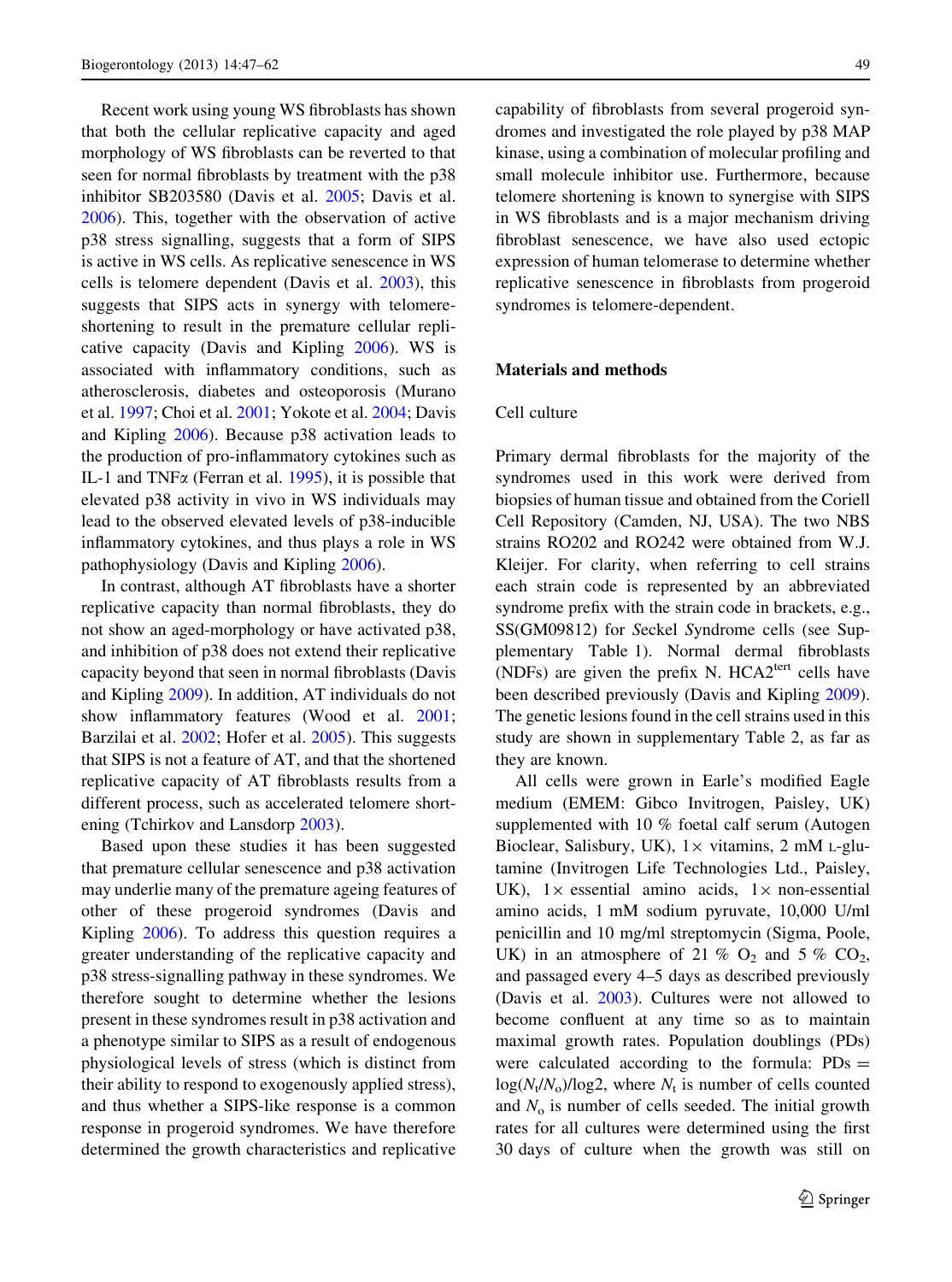the linear part of the growth curve. An example growth curve for each progeroid syndrome is shown in Supplementary Figure 1.

For experiments using p38 MAP kinase inhibitors, the medium was supplemented with  $2.5 \mu M$ SB203580 (Tocris Chemical Co. Bristol, UK) dissolved in DMSO, with the medium changed daily. For controls, an equivalent volume of DMSO was added to the medium.  $2.5 \mu M$  was chosen because this concentration is in the range used routinely for studying its effect on p38 activity in cellular systems (Haq et al. [2002;](#page-13-0) Wang et al. [2002;](#page-14-0) Iwasa et al. [2003](#page-14-0); Davis et al. [2005\)](#page-13-0). We have previously shown that this concentration effectively inhibits p38 while not significantly inhibiting the related JNK1/2 kinases (Bagley et al. [2010\)](#page-13-0).

To activate the p38-signalling pathway using anisomycin,  $N(AG16409)$ <sup>tert</sup> or  $HCA2$ <sup>tert</sup> cells were plated onto 100 mm dishes in EMEM and cultured for 2 days at 37  $\degree$ C, after which the cells were treated with  $30 \mu M$  anisomycin (Sigma, Poole, UK) for 45 min.

# Immunofluorescence microscopy

Actin staining for immunofluorescence microscopy was performed essentially as described (Huot et al. [1997\)](#page-13-0). Briefly, the cells were plated into 35 mm plastic dishes in EMEM and allowed to settle for 48 h. The cells were then washed in PBS, fixed in 3.7 % (w/v) paraformaldehyde for 20 min and permeabilised with 0.1  $\%$  (v/v) Triton-X100 for 20 min. F-actin was detected using fluorescein isothiocyanate-conjugated  $(FITC)$ -conjugated phalloidin  $(33 \mu g/ml)$  (Sigma, Poole, UK), diluted 1:50 in PBS for 30 min in the dark, followed by washing in PBS.

#### Immunoblot analysis

Protein samples were prepared in lysis buffer containing the phosphatase inhibitors NaF and Na<sub>3</sub>VO<sub>4</sub>, separated on 12 % (w/v) sodium-dodecylsulphate/ polyacrylamide electrophoresis gels, electroblotted to Immobilon-P polyvinylidene difluoride or nitrocellulose membranes (Millipore, Watford, UK) and antibodies applied as described previously (Davis et al. [2005\)](#page-13-0). The antibodies used were: mouse monoclonal anti-HSP27 (G31), rabbit polyclonal anti-phospho(S82)-HSP27, anti-p38 and anti-phospho(T180/ Y182)-p38 (Cell Signalling, New England Biolabs, Hitchin, UK). An enhanced chemiluminescence kit

(GE Healthcare, Chalfont St Giles, UK) was used for visualization using HRP-coupled goat secondary antibodies.

## Retroviral gene transfer

pBABE-hTERT is an amphotropic retrovirus expressing the catalytic protein subunit of human telomerase hTERT (Wyllie et al. [2000\)](#page-15-0). For control infections  $pBABE$ -puro vectors packaged in  $\psi$ CRIP cells were used. Gene transfer was carried out as described previously (Davis et al. [2003\)](#page-13-0). 100,000 cells were plated onto 100 mm culture dishes in EMEM and left to settle for 48 h at 37  $\degree$ C, after which time polybrene was added to a final concentration of 8  $\mu$ g/ml for 1 h. The medium was then replaced with 5 ml of viral supernatant in growth medium (either pBABEhTERT-puro or pBABE-puro at approximately  $1 \times$  $10<sup>5</sup>$  viral particles per ml) and the cells incubated at  $37 \text{ °C}$  for 24 h. For each gene transfer the retroviral infections were performed twice. 24 h after the second infection, fibroblast cultures were passaged into EMEM containing puromycin at  $2.5 \mu g/ml$  and surviving cells after 5 days were transferred to T75 culture vessels and cultured in EMEM containing puromycin and grown until they had surpassed at least twice the replicative capacity of the uninfected controls. Cell strains expressing telomerase activity are given the suffix 'tert'.

Detection of telomerase activity

Telomerase was assayed in whole cell extracts using the TRAP assay as described (Kim and Wu [1997\)](#page-14-0). The cell line 293 provided a telomerase-positive control. Reaction products were separated on non-denaturing 10 % polyacrylamide gels and visualized by Sybr Gold staining and fluorimaging on a STORM phosphorimager using blue fluorescence mode (AP Biotech).

# Results

Effects of the p38 MAPK inhibitor SB203580 on the growth of normal human fibroblasts

In our previous work (Davis and Kipling [2009](#page-13-0)) we grew dermal fibroblasts (NDF) from four normal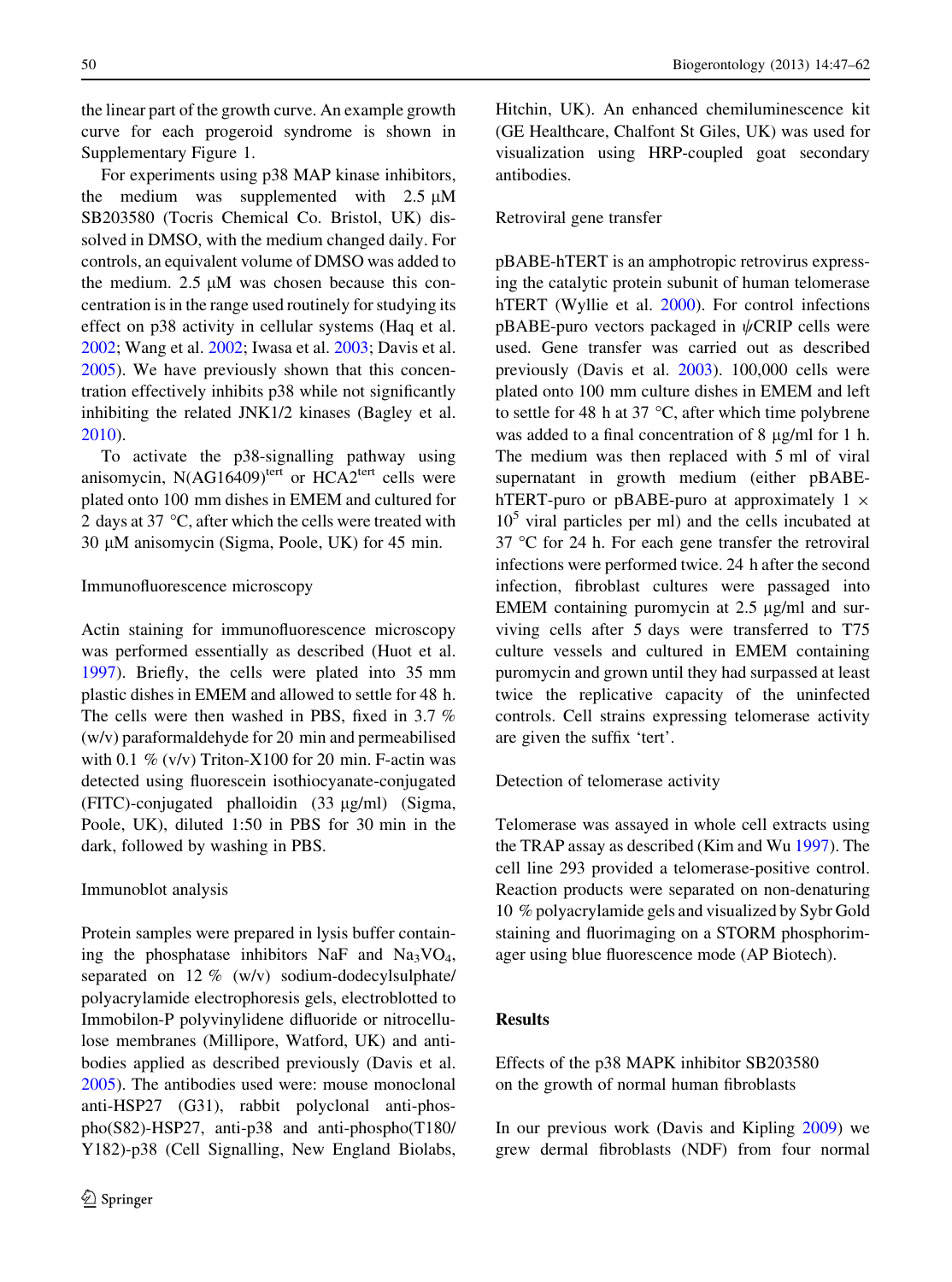individuals in the presence or absence of SB203580 until each strain reached replicative senescence, and in this current study we analysed a further four NDF strains (data summarised in Table [1](#page-5-0)). NDFs derived from these eight individuals had an average replicative capacity of  $38.8 \pm 10.5$  PDs. This was extended to  $46.6 \pm 12.1$  PDs in the presence of SB202580. This increase in experimental replicative capacity for these normal strains is  $29.7 \pm 11.6$  $29.7 \pm 11.6$  $29.7 \pm 11.6$  % (Table 1; Fig. 1). This compares to a replicative capacity extension seen in WS and AT fibroblasts of  $158.7 \pm 61$  %  $(p < 0.00016)$  and 43.8  $\pm$  16.8 % (p > 0.14) respectively (see Fig. [1](#page-6-0)). The eight strains of NDFs had average initial growth rates of  $0.29 \pm 0.09$  PDs/day, and SB203580 treatment increased the initial growth rate to an average of  $0.40 \pm 0.13$  PDs/day (Table [1\)](#page-5-0).

Effects of SB203580 on the growth of fibroblasts from genomic instability and progeroid syndromes

Fibroblasts from eight different genomic instability and progeroid syndromes (CSA/CSB, BS, RTS, HGPS, SS, DKC and NBS) were grown to replicative senescence in the presence or absence of SB203580 and their replicative capacities and growth rates recorded. These were compared to previous data for WS and AT (all growth data are summarised in Table [1\)](#page-5-0). An illustrative growth curve for each of the eight syndromes in used this work syndrome is shown in Supplementary Figure 1.

Bloom syndrome (BS) cells had an average replicative capacity (22.5  $\pm$  2.8 PDs, and 32.8  $\pm$  3.2 PDs in the presence of SB203580,  $n = 3$  strains) that is not significantly different to NDFs (Table [1](#page-5-0)). In addition, the average experimental replicative capacity extension with SB203580 treatment and their growth rates were not significantly higher than seen for NDFs (Table [1](#page-5-0); Fig. [1\)](#page-6-0).

A single strain of Cockayne Syndrome A (CSA) cells was analysed. CSA(GM01856) cells achieved a replicative capacity of 21.1 PDs that was extended to 29.9 PDs with SB203580 treatment (Table [1](#page-5-0)). The growth rate also increased from 0.37 to 0.49 PDs/day (Table [1](#page-5-0)). Although the replicative capacity for control-treated CSA cells was significantly shorter than for normal cells ( $p < 0.045$ ; z-test), it should be noted these cells had already been passaged seven times before analysis. The growth rates and experimental increase in replicative capacity with SB203580 were

not statistically significant from NDFs (Table [1](#page-5-0); Fig. [1\)](#page-6-0).

Two strains of Cockayne Syndrome B (CSB) cells were analysed. Each had an average replicative capacity not significantly different from that seen in normal cells (Table [1\)](#page-5-0). The replicative capacity of CSB cells in the presence of SB203580, however, was significantly greater than seen in SB203580-treated NDFs ( $p < 0.02$ ; Table [1\)](#page-5-0), although the replicative capacity extension was not (Fig. [1](#page-6-0)). The growth rates of both strains in the presence or absence of SB20 3580 was significantly greater than seen for NDFs (Table [1](#page-5-0)).

Three strains of Hutchinson-Gilford Progeria Syndrome (HGPS) cells were analysed. Their average replicative capacity was  $14.3 \pm 10.5$  PDs, which is significantly shorter than seen for NDFs ( $p < 0.008$ ). Average replicative capacity in the presence of SB202580 (19.5  $\pm$  13.3 PDs) was also significantly reduced compared to SB203580-treated normal cells  $(p<0.011)$ . The percentage increase in replicative capacity was statistically different from that seen in NDFs at  $46.1 \pm 2.1$  % ( $p < 0.043$ ; Fig. [1\)](#page-6-0).

A single strain of Seckel Syndrome (SS) cells, SS(GM09812), was analysed. It does not have a mutation in ATR (Alderton et al. [2004\)](#page-12-0), and its aetiology is unknown. This strain had a replicative capacity in the presence or absence of SB203580 that was within the normal range (Table [1\)](#page-5-0). The growth rate of SS(GM09812) cells, however, was statistically higher than that seen for NDFs.

Two strains of Nijmegen Breakage Syndrome (NBS) cells were studied. Both were diagnosed by clinical means (Der Kaloustian et al. [1996](#page-13-0); Yamazaki et al. [1998](#page-15-0)) and no mutation data are available. Both strains had replicative capacities and growth rates not statistically different to that of NDFs (Table [1](#page-5-0)).

A single Rothmund Thomson (RTS) strain was studied. This had growth parameters within the range seen for NDFs, with the exception of the replicative capacity extension seen with SB203580, which was higher (Table [1](#page-5-0)). However, when the current data is added to previous results (Davis et al. [2012\)](#page-13-0) fibroblasts from RTS had growth parameters not significantly different from NDFs (Table [1](#page-5-0); Fig. [1](#page-6-0)).

Two strains of X-linked Dyskeratosis congenita syndrome cells were used, one of which [DKC (AG04645)] failed to proliferate sufficiently to allow growth data to be obtained. The remaining strain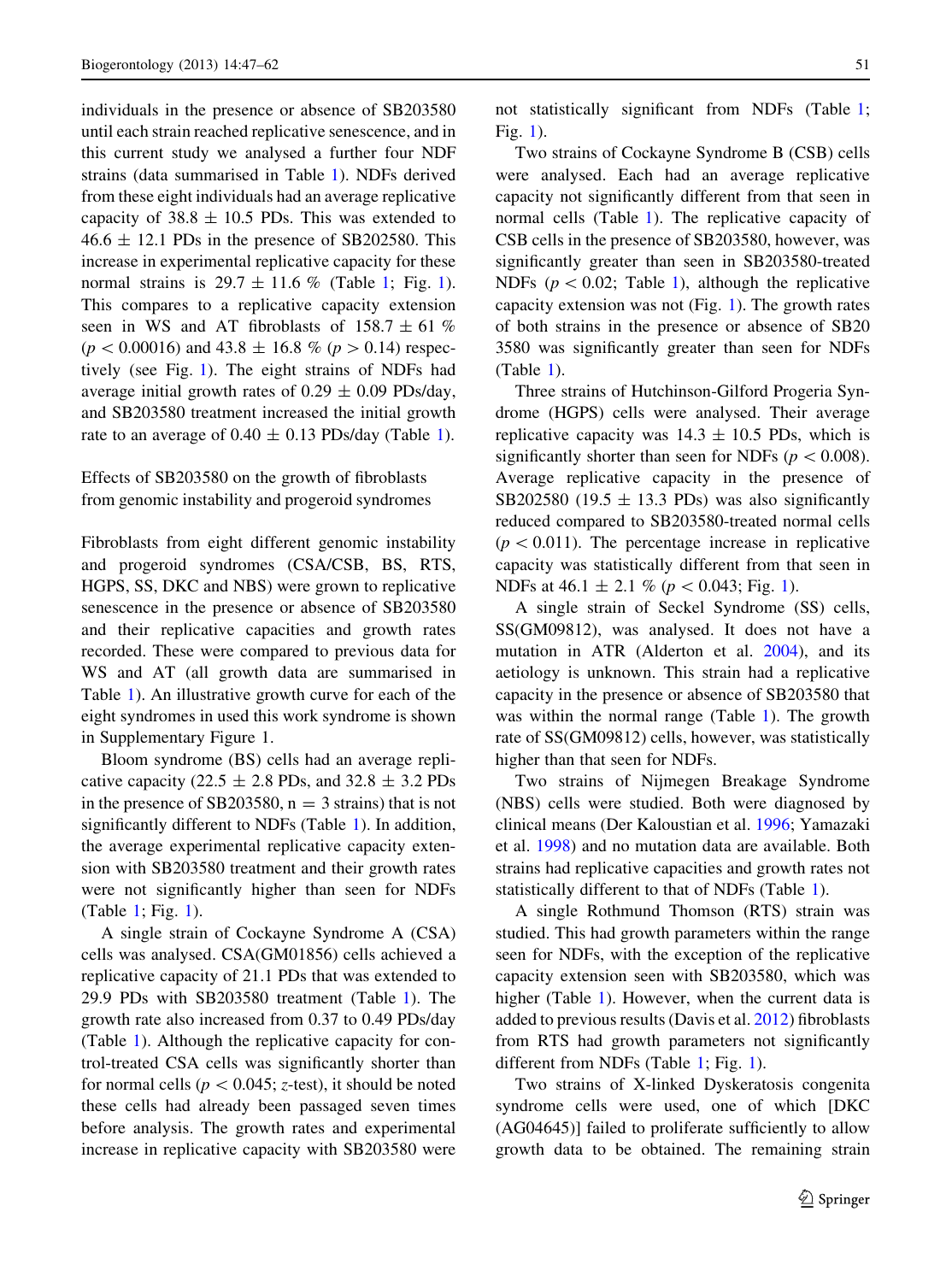<span id="page-5-0"></span>Table 1 Replicative capacity and growth rates of fibroblasts grown in presence or absence of SB203580

| Strain                   | PDs achieved<br>$(control)^a$ | PDs achieved<br>$(SB203580)^{a}$ | % increase in replicative<br>capacityb | Growth rate<br>$(control)^c$ | Growth rate<br>$(SB203580)^c$ |
|--------------------------|-------------------------------|----------------------------------|----------------------------------------|------------------------------|-------------------------------|
| N(AG04552)               | 24.3                          | 30.1                             | 40.6                                   | 0.17                         | 0.24                          |
| N(AG06234)               | 34.1                          | 41.6                             | 39.3                                   | 0.26                         | 0.40                          |
| N(AG09603)               | 47.8                          | 55.7                             | 24.8                                   | 0.33                         | 0.40                          |
| N(AG11020)               | 41.7                          | 46.5                             | 14.7                                   | 0.39                         | 0.45                          |
| N(AG11081)               | 33.4                          | 39.3                             | 28.9                                   | 0.33                         | 0.41                          |
| N(AG13152)               | 28.0                          | 35.6                             | 34.5                                   | 0.15                         | 0.19                          |
| N(AG13156)               | 46.6                          | 63.4                             | 42.4                                   | 0.36                         | 0.55                          |
| N(AG16409)               | 54.3                          | 60.5                             | 12.3                                   | 0.39                         | 0.55                          |
| Mean                     | $38.8 \pm 10.5$               | $46.6 \pm 12.1$                  | $29.7 \pm 11.6$                        | $0.29 \pm 0.09$              | $0.4 \pm 0.13$                |
| BS(GM02520)              | 19.3                          | 29.3                             | 51.8                                   | 0.18                         | 0.40                          |
| BS(GM02548)              | 23.8                          | 35.5                             | 49.1                                   | 0.37                         | 0.48                          |
| BS(GM02932)              | 24.5                          | 33.7                             | 37.5                                   | 0.32                         | 0.43                          |
| Mean                     | $22.5 \pm 2.8$                | $32.8 \pm 3.2$                   | $46.1 \pm 7.6$                         | $0.29 \pm 0.1$               | $0.44\,\pm\,0.04$             |
| Probability <sup>d</sup> | p > 0.063                     | p > 0.09                         | p > 0.052                              | p > 0.91                     | p > 0.64                      |
| CSA(GM01856)             | 21.1                          | 29.9                             | 41.7                                   | 0.37                         | 0.49                          |
| Probability <sup>e</sup> | p < 0.045                     | p > 0.095                        | p > 0.13                               | p > 0.22                     | p > 0.23                      |
| CSB(GM10903)             | 51.4                          | 67.2                             | 30.7                                   | 0.54                         | 0.67                          |
| CSB(GM10905)             | 61.2                          | 79.2                             | 29.4                                   | 0.64                         | 0.76                          |
| Mean                     | $56.3 \pm 6.9$                | $73.2 \pm 8.5$                   | $30.0 \pm 0.9$                         | $0.59 \pm 0.07$              | $0.71 \pm 0.06$               |
| Probability <sup>d</sup> | p > 0.059                     | p < 0.02                         | p > 0.96                               | p < 0.004                    | p < 0.012                     |
| HGPS(AG01972)            | 14.4                          | 20.9                             | 45.1                                   | 0.29                         | 0.40                          |
| HGPS(AG10677)            | 3.8                           | 5.5                              | 44.7                                   | 0.13                         | 0.17                          |
| HGPS(AG11498)            | 24.8                          | 32.0                             | 48.6                                   | 0.38                         | 0.39                          |
| Mean                     | $14.3 \pm 10.5$               | $19.5 \pm 13.3$                  | $46.1 \pm 2.1$                         | $0.27 \pm 0.13$              | $0.32 \pm 0.13$               |
| Probability <sup>d</sup> | p < 0.008                     | p < 0.011                        | p < 0.043                              | p > 0.67                     | p > 0.39                      |
| SS(GM09812)              | 32.9                          | 39.1                             | 18.8                                   | 0.50                         | 0.62                          |
| Probability <sup>e</sup> | p > 0.28                      | p > 0.27                         | p > 0.17                               | p < 0.016                    | p < 0.044                     |
| <b>NBS(RO202)</b>        | 43.1                          | 48.8                             | 13.2                                   | 0.34                         | 0.38                          |
| <b>NBS(RO242)</b>        | 53.5                          | 26.9                             | 67.9                                   | 0.35                         | 0.41                          |
| Mean                     | $48.3 \pm 7.3$                | $58.4 \pm 13.5$                  | $20.0 \pm 9.7$                         | $0.345 \pm 0.007$            | $0.39 \pm 0.02$               |
| Probability <sup>d</sup> | p > 0.26                      | p > 0.26                         | p > 0.31                               | p > 0.51                     | p > 0.96                      |
| DKC(GM01774)             | 11.9                          | 16.5                             | 78.0                                   | 0.15                         | 0.22                          |
| Probability <sup>e</sup> | p < 0.006                     | p < 0.007                        | p < 0.003                              | p > 0.076                    | p > 0.086                     |
| RTS cells:               |                               |                                  |                                        |                              |                               |
| RTS(AG05013)             | 45.4                          | 58.9                             | 55.5                                   | 0.38                         | 0.55                          |
| Mean <sup>f</sup>        | $30.5 \pm 15.3$               | $39.6 \pm 18.5$                  | $37.5 \pm 21.8$                        | $0.33 \pm 0.07$              | $0.5 \pm 0.14$                |
| Probability <sup>d</sup> | p > 0.51                      | p > 0.44                         | p > 0.24                               | p > 0.59                     | p > 0.22                      |
| AT cells $g$             |                               |                                  |                                        |                              |                               |
| Mean                     | $19.6 \pm 7.2$                | $25 \pm 8.02$                    | $43.9 \pm 16.8$                        | $0.24 \pm 0.11$              | $0.33 \pm 0.06$               |
| Probability <sup>d</sup> | p < 0.018                     | p < 0.021                        | p > 0.14                               | p > 0.26                     | p > 0.43                      |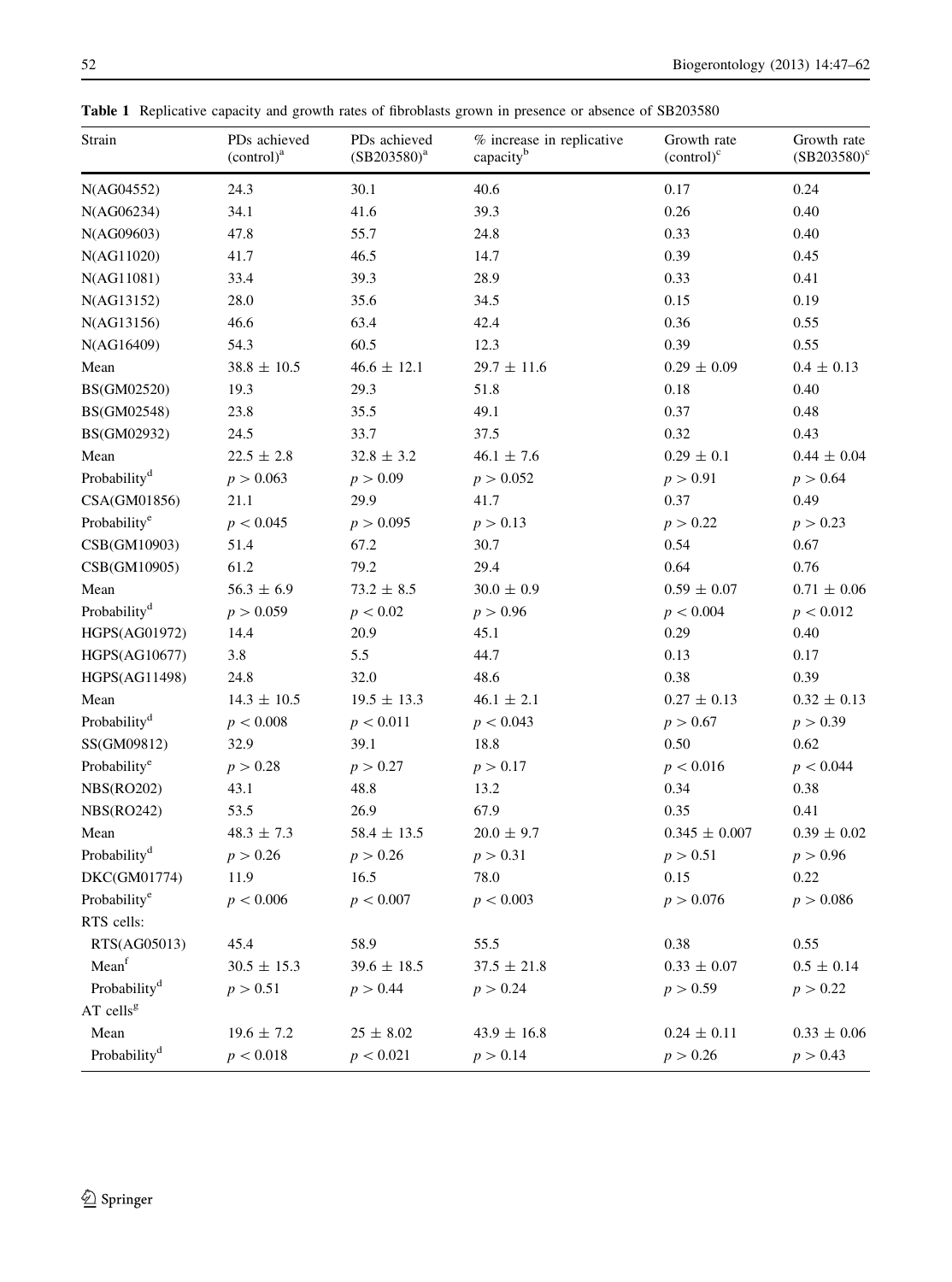<span id="page-6-0"></span>Table 1 continued

| Strain                   | PD <sub>s</sub> achieved<br>$\text{(control)}^a$ | PD <sub>s</sub> achieved<br>$(SB203580)^{a}$ | % increase in replicative<br>capacity <sup>b</sup> | Growth rate<br>$\text{(control)}^c$ | Growth rate<br>$(SB203580)$ <sup>c</sup> |
|--------------------------|--------------------------------------------------|----------------------------------------------|----------------------------------------------------|-------------------------------------|------------------------------------------|
| $WS$ cells <sup>h</sup>  |                                                  |                                              |                                                    |                                     |                                          |
| Mean                     | $19.9 \pm 4.4$                                   | $36.5 \pm 10.6$                              | $158.7 \pm 61.5$                                   | $0.11 \pm 0.04$                     | $0.28 \pm 0.09$                          |
| Probability <sup>d</sup> | p < 0.017                                        | p > 0.24                                     | p < 0.00016                                        | p < 0.011                           | p > 0.17                                 |

<sup>a</sup> Total PDs achieved including any known PDs cells have already done prior to obtaining them from Coriell Repository (Supplementary Table 1)

<sup>b</sup> The % increase is determined with reference to starting PD as far as possible: e.g., for N(AG04552) the replicative capacity increase is  $(30.1 \text{ PDs} - 10 \text{ PDs})/(24.3 \text{ PDs} - 10 \text{ PDs}) = 1.406$  or a 40.6 % increase in experimental replicative capacity

<sup>c</sup> Value determined for the growth during the first 30 days

 $d$  Probability that mean value is similar to mean value for normal cells: two-tailed  $t$  test. In these tests untreated syndrome cells are compared to untreated normal cells, and SB203580-treated syndrome cells are compared to SB203580-treated normal cells

 $e^{\epsilon}$  Probability that value is within the distribution of normal cells:  $z$ -test

 $f$  Mean includes data for three other RTS strains, see (Davis et al.  $2012$ ) for actual data

 $g<sup>g</sup>$  See (Davis and Kipling [2009](#page-13-0)) for actual data

<sup>h</sup> See (Davis et al. [2005\)](#page-13-0) for actual data

[DKC(GM01774)] managed 11.9 PDs that was extended to 16.5 PDs using SB203580 (Table [1](#page-5-0)), an experimental replicative capacity extension of 78 % taking into account the six PDs achieved prior to obtaining the cells. Its replicative capacity was significantly less than NDFs and showed a statistically significantly greater replicative capacity extension following SB203580 treatment (Table [1;](#page-5-0) Fig. 1). Its growth rate, although slightly below the range for normal cells, was not significantly different from normal NDFs using a z-test.



Fig. 1 Bar chart showing mean percentage increase in experimental replicative capacity using SB203580 for each syndrome; the probability that the increase seen is within the range for normal cells is given for those that are statistically significant

Comparison of cellular morphologies of normal and progeroid syndrome cells

A striking feature of young WS cells in culture is that the majority have an enlarged morphology and an extensive network of F-actin stress fibres (Davis et al. [2005\)](#page-13-0) that can be visualised with phalloidin-FITC (Fig. [2](#page-7-0)a). Treatment of WS cells with SB203580 restores a normal morphology (Fig. [2](#page-7-0)b: compare with Fig. [2c](#page-7-0)). In contrast, cultures of normal fibroblasts show very few  $(<5 %)$  cells with extensive F-actin stress fibres (Fig.  $2c$  $2c$ ), with the majority having a normal morphology (Davis and Kipling [2009\)](#page-13-0). The progeroid and genomic instability syndromes used in this study can be divided into three distinct groups with respect to the cellular morphology of fibroblasts and its response to SB203580 treatment (Table [2\)](#page-8-0).

Group 1 syndromes are those where the fibroblast morphology differs little from NDFs. The cultures having a few enlarged cells with F-actin stress fibres, but the majority having a normal morphology; these cultures are not affected by SB203580 treatment. This pattern is seen for both NBS strains, RTS(GM05013), and SS(GM09812) (Fig. [2](#page-7-0)d–f), and is similar to what has been reported previously in Ataxia-telangiectasia cells (Davis and Kipling [2009](#page-13-0)).

Group 2 syndromes are those that show inter-strain differences in fibroblast morphology and include the BS, HGPS, CSA and CSB strains. CSA(GM01856) cultures have up to 20 % cells with an enlarged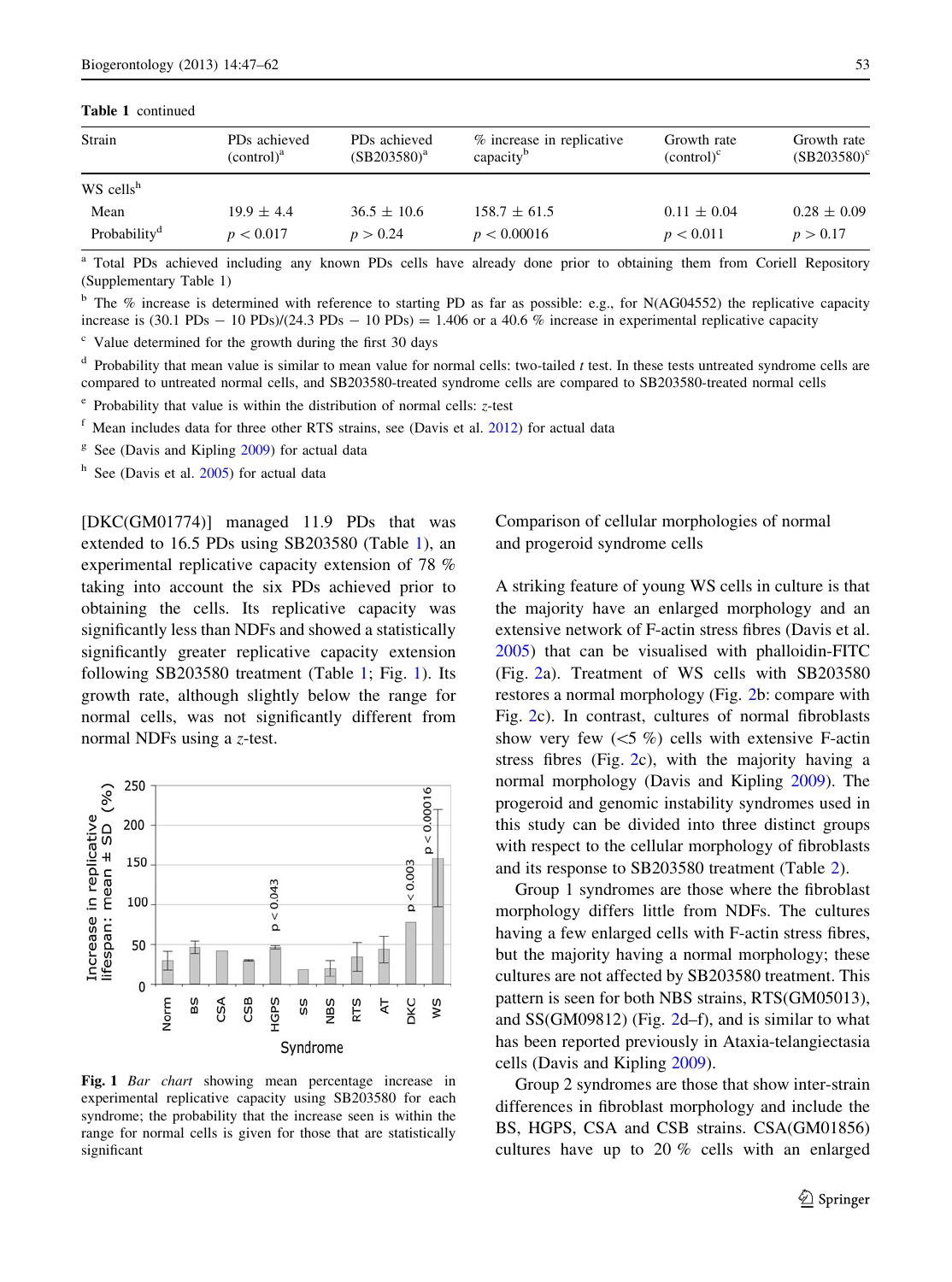<span id="page-7-0"></span>



Fig. 2 Observation of cellular morphology and F-actin stress fibres in progeroid and genomic instability syndrome fibroblasts. Cells were fixed and stained with phalloidin-FITC. For each panel, the cell type and PD values are given. For a and b a suffix.c are control cells and a suffix.sb are cells treated with

morphology, although many of these enlarged cells do not have F-actin stress fibres (Fig. 2g) and their morphology was not affected by treatment with SB203580: for the other syndromes the effects of SB203580 are not shown as the effects are small. For syndromes where the cellular morphology differs little from normal cells only representative strains are shown. Bars are  $100 \mu m$ 

SB203580 (not shown). The morphology of the two CSB strains differs; CSB(GM10903) has up to 15 % of cells with an enlarged morphology with F-actin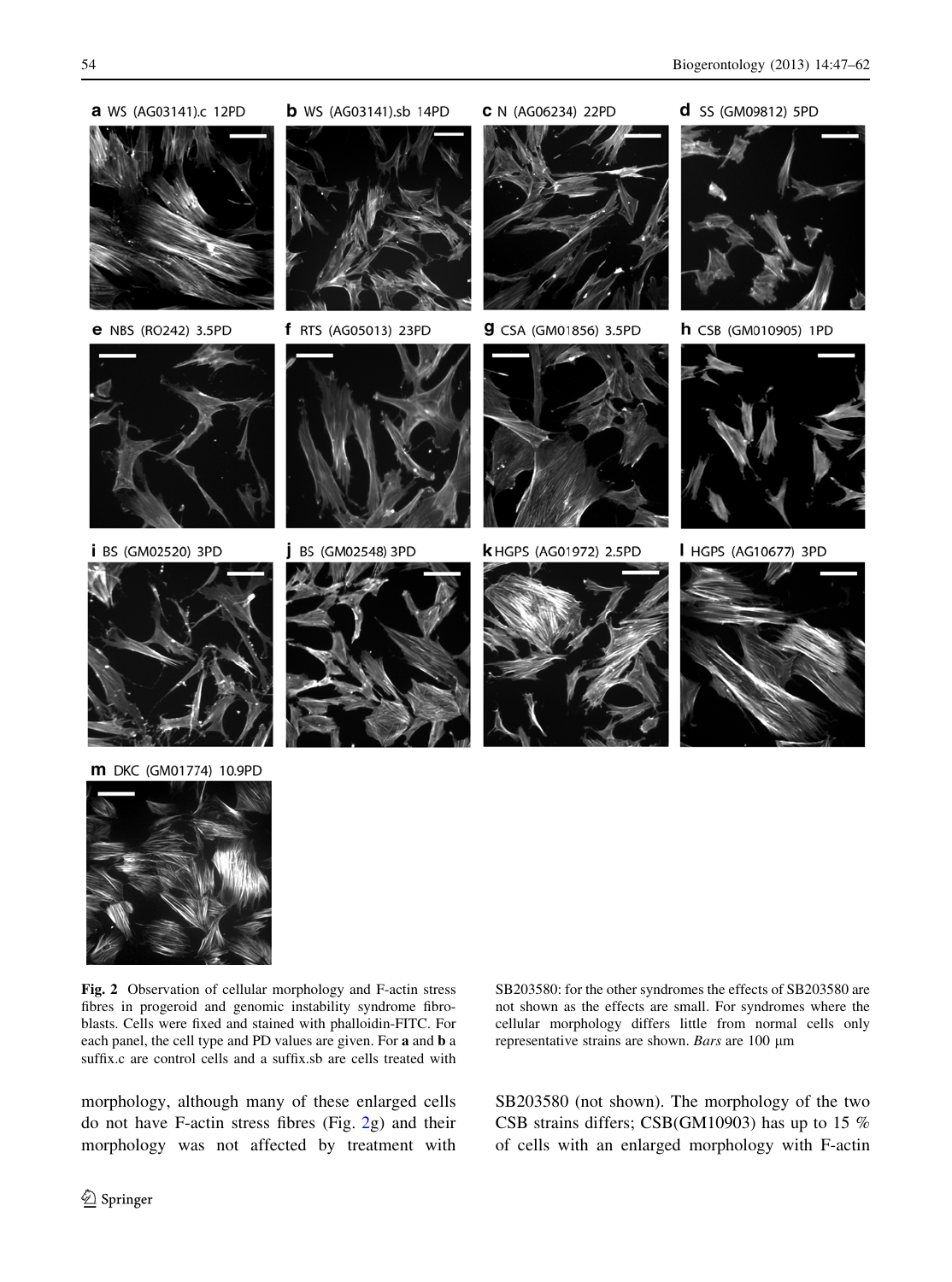<span id="page-8-0"></span>Table 2 Summation of cellular morphologies and activation levels of p38 and HSP27

| Cell strain               | % Enlarged cells control <sup>a</sup> | % Enlarged cells SB203580 <sup>a</sup> | p38-activation <sup>b</sup> | p-HSP27 <sup>b</sup> |
|---------------------------|---------------------------------------|----------------------------------------|-----------------------------|----------------------|
| Normal                    |                                       |                                        |                             |                      |
| N(AG16409)                | $<$ 5                                 | $<$ 5                                  | $\pm$                       | $^{+}$               |
| Group 1 progeroid strain  |                                       |                                        |                             |                      |
| NBS(RO202)                | $\,<\,$                               | $\leq$                                 |                             | $^{+}$               |
| NBS(RO242)                | $<$ 5                                 | $<$ 5                                  |                             | $^{+}$               |
| RTS(GM05013)              | $<$ 5                                 | $<$ 5                                  | $\pm$                       | $^{+}$               |
| SS(GM09812)               | $<$ 5                                 | $<$ 5                                  | $\pm$                       | $^{+}$               |
| Group 2 progeroid strains |                                       |                                        |                             |                      |
| BS(GM02520)               | $<$ 5                                 | $\leq$                                 | $+++++$                     | $^{+}$               |
| BS(GM02932)               | <15                                   | <10                                    | $\pm$                       | $++$                 |
| BS(GM02548)               | <15                                   | <10                                    | $\pm$                       | $++$                 |
| CSA(GM01856)              | $<$ 20                                | $<$ 20                                 | $++$                        | $+++++$              |
| CSB(GM10903)              | <15                                   | $\leq$                                 | $^{+}$                      | $+++$                |
| CSB(GM10905)              | $<$ 5                                 | $\leq$                                 |                             | $++$                 |
| HGPS(GM11498)             | $<$ 5                                 | $\leq$                                 |                             | $^{+}$               |
| HGPS(GM01972)             | <15                                   | <10                                    |                             | $^{+}$               |
| HGPS(GM10677)             | >80                                   | >80                                    | nd                          | nd                   |
| Group 3 progeroid strains |                                       |                                        |                             |                      |
| DKC(GM01774)              | >90                                   | >90                                    | nd                          | nd                   |
|                           |                                       |                                        |                             |                      |

 $a$  The proportion of enlarged cells is estimated from three fields within dish each containing  $>30$  cells for control cells or SB203580 treated cells. Enlargement is a subjective measurement and is not quantitatively measured

Based upon Fig. [3:](#page-9-0)  $-$ , absent;  $\pm$ , barely detected or absent;  $+$ , detectable;  $++$ , moderate,  $+++$ , strong;  $+++$ , very high; nd not determined, all values are arbitrary based upon comparison between samples

stress fibres that were ameliorated with SB203580 (not shown), whereas CSB(GM10905) (Fig. [2h](#page-7-0)) more closely resembles NDFs. The morphology of cells from BS varies between strains, with BS(GM02520) (Fig. [2](#page-7-0)i) closely resembling NDFs, whereas BS(GM02548) (Fig. [2j](#page-7-0)) and BS(GM02932) (not shown) have up to 15 % of the cells with an enlarged morphology with F-actin stress fibres. In the latter two BS strains treatment with SB203580 results in cultures with fewer cells with an enlarged morphology (not shown). A similar pattern is seen in two of the HGPS strains, with GM11498(HGPS) resembling NDFs (not shown) and HGPS(AG01972) (Fig. [2](#page-7-0)k) somewhat resembling the BS(GM02548) strain with SB203580 having a similar effect (not shown). In the third HGPS strain [HGPS(AG10677)] the majority of cells are enlarged with extensive F-actin stress fibres (Fig. [2](#page-7-0)l) and SB203580 has little effect on this (not shown). HGPS(AG10677) cells have a very short replicative capacity (3.8 PDs, Table [1\)](#page-5-0) and were therefore very close to replicative senescence when analysed; it has been shown that senescent cells have an enlarged morphology that is not affected by SB203580 (Davis et al. [2005](#page-13-0)).

Group 3 strains are represented by the single DKC strain, DKC(GM01774). The cultures of this strain consisted almost exclusively of enlarged cells with extensive F-actin stress fibres (Fig. [2m](#page-7-0)) that were not affected by SB203580 treatment. Again these cells were close to replicative senescence by the time of analysis. For the second strain DKC strain (AG04645) insufficient cells were obtained for any analysis.

Although we have highlighted the differences, overall our data reveal only small differences in the fibroblast morphologies from the various syndromes and significant inter-strain similarities, particularly when compared to the reference WS strain (Fig. [2a](#page-7-0)). This may not be too surprising as the protein defects present in the various strains within each syndrome are very similar despite the different genetic lesions (see Supplementary Tables 1 and 2). The exception is HGPS where two strains result from the expression of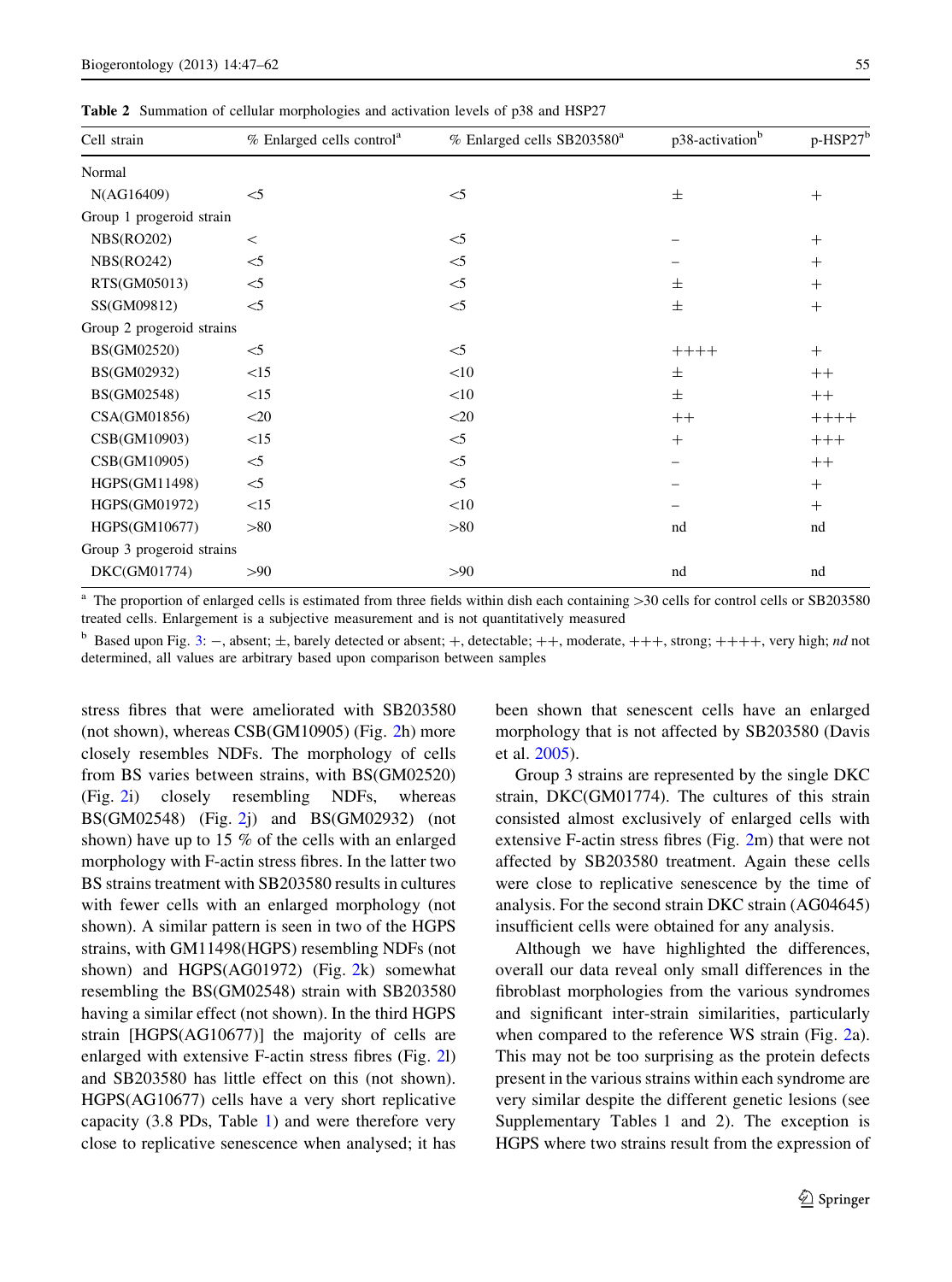<span id="page-9-0"></span>

Fig. 3 Immunoblot analysis of stress signalling proteins. Protein lysates were prepared from primary cells and from hTERT-immortalized HCA2 cells. Expression levels were compared for phosphorylated p38 (p-p38), p38, phosphorylated HSP27 (p-HSP27) and HSP27. HCA2<sup>tert</sup> cells and HCA2<sup>tert</sup> cells treated with anisomycin were used as negative and positive controls respectively for antibody efficacy (shown in a). Three

progerin, and the other, HGPS(AG10677), is due to a mis-sense lamin A/C protein (Supplementary Table 1). Whilst it is possible that the differences seen in this latter strain result from the different proteins, it appears more likely that the differences result from the observation that HGPS(AG10677) was close to senescence when the study began.

#### Characterisation of stress kinase effector pathways

To assess the activation status of p38, proteins were extracted from young fibroblasts from each syndrome [with the exception of HGPS(AG10677) and the two DKC strains, where there were insufficient cells for protein analysis] and immunoblots were probed with antibodies for p38 and its activating phosphorylation. As a positive control anisomycin-treated HCA2 normal fibroblasts were used (Fig. 3). These data are summarised in Table [2.](#page-8-0)

Very low levels of phosphorylated p38 are found in N(AG16409), RTS(AG05013), SS(GM09812), BS(GM02548), BS(GM02932), HGPS(AG11498), HGPS(AG01972), NBS(RO202), NBS(RO242) and CSB(GM10905). Moderate levels are seen in the CSB(GM10903) and CSA(GM01856) strains. A high level of activated p38 is seen in BS(GM02520), despite low levels of phosphorylated HSP27 (Fig. 3).

The p38 target MK2 phosphorylates HSP27 on serines 78 and 82 (Huot et al. [1997\)](#page-13-0). HSP27

sets of immunoblots were done and are shown as a, b, and c, for each immunoblot HCA2 cells were used as an internal standard (note that the *black lines* in  $\bf{b}$  and  $\bf{c}$  indicate that the single lanes have been cut and pasted from the same gels as the rest of the samples for each panel, however, the images have been handled in the same manner otherwise). Protein levels were normalised with respect to total p38

phosphorylation is also related to the production of F-actin stress fibres. Low levels of phosphorylated HSP27 (p-HSP27) were observed in N(AG16409), RTS(AG05013), SS(GM09812), BS(GM02520), HGPS(AG11498), HGPS(AG01972) and the two NBS strains (Fig. 3). This is in agreement with the lack of enlarged cellular morphology and F-actin stress fibres seen in most of these strains. BS(GM02932) and BS(GM02548) show low to moderate levels of p-HSP27 (Fig. 3) and moderate levels of F-actin fibres compared to BS(GM02520). CSB(GM10903) has moderate levels of p-HSP27 and CSB(GM10905) has low p-HSP27 levels. The CSA(GM01856) strain has moderate to high p-HSP27 levels. In general, the level of p-HSP27 in the cell strains corresponds with the observation of F-actin stress fibres and corresponds to the activation status of p38, with the exception of BS(GM02520) where a high level of activated p38 does not produce a high level of p-HSP27 or F-actin stress fibres (Table [2](#page-8-0)).

# hTERT immortalisation of fibroblasts

Fibroblast strains from BS, SS, NBS, CSA, CSB, HGPS and the normal AG16409 (Table [3](#page-10-0)) were transduced with an amphotropic retrovirus expressing the catalytic subunit of telomerase, hTERT (see "Materials and Methods"). In each case, the resulting puromycin-resistant populations of cells were now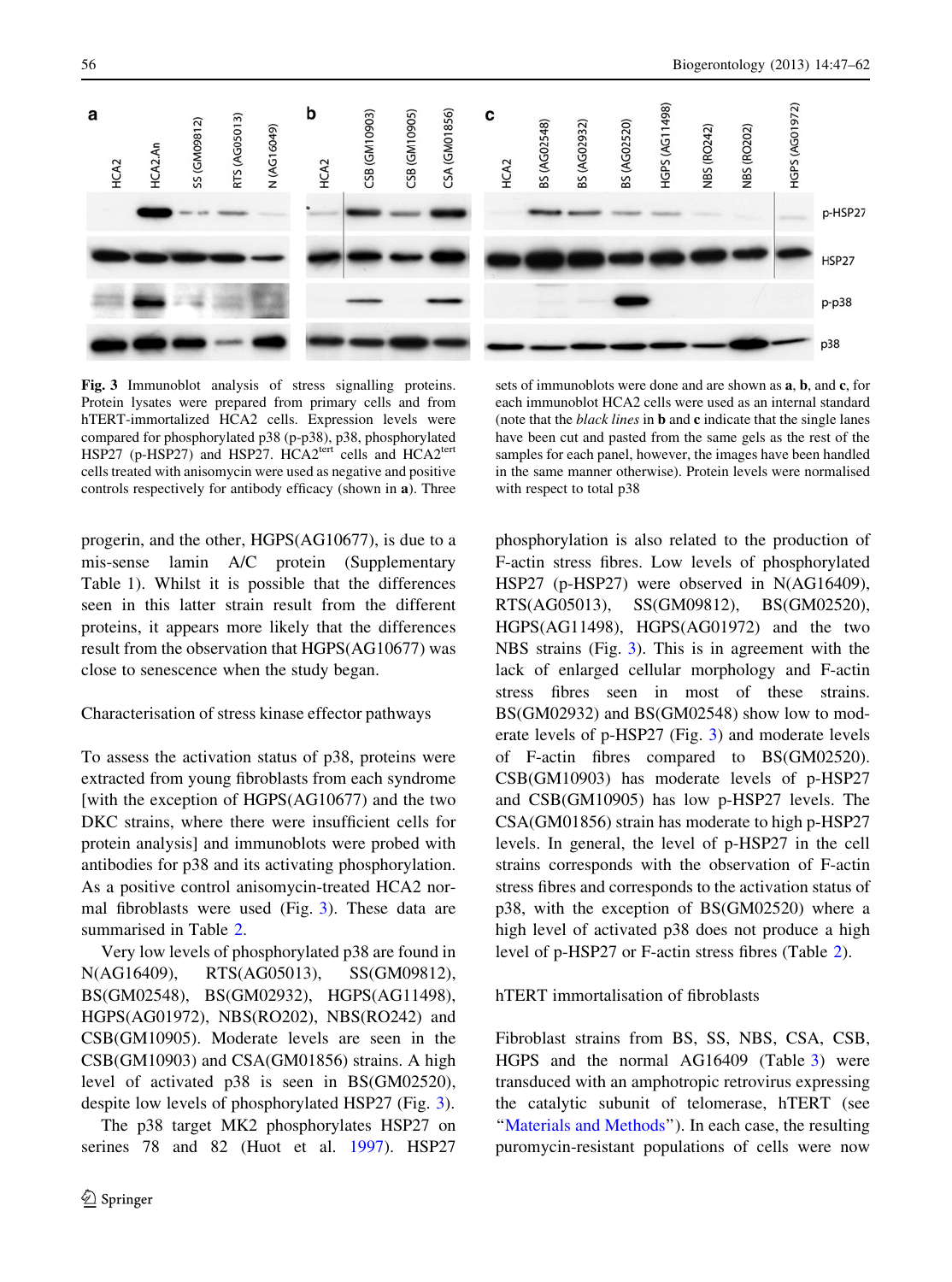<span id="page-10-0"></span>Table 3 Growth parameters of progeroid fibroblasts infected with hTERT

| Strain        | PD at infection <sup>a</sup> | PD of control <sup>b</sup> | PDs since infection <sup>c</sup> | <b>TRAP</b> | Proliferating <sup>d</sup> |
|---------------|------------------------------|----------------------------|----------------------------------|-------------|----------------------------|
| N(AG16409)    | 4                            | 53                         | 99                               |             | Y                          |
| HGPS(AG11498) | 10                           | 24                         | 48                               |             | Y                          |
| BS(GM02548)   |                              | 24                         | 98                               |             | Y                          |
| CSA(GM01856)  |                              | 22                         | 101                              |             | Y                          |
| CSB(GM10903)  | 45                           | 53                         | 38                               |             | Y                          |
| SS(GM09812)   |                              | 32                         | 60                               |             | Y                          |
| NBS(RO242)    | 53                           | 54                         | 57                               |             |                            |
|               |                              |                            |                                  |             |                            |

Replicative age of the culture when infection with hTERT retrovirus took place

<sup>b</sup> Replicative capacity of uninfected control cultures

<sup>c</sup> Number of PDs the terted strains had achieved post infection

 $d$  Culture is still proliferating at time of manuscript submission

telomerase positive as judged by the TRAP assay (Supplementary Figure 2) with the exception of NBS(RO242) for which a TRAP positive has not been possible to obtain. The replicative capacity of each strain was recorded. In every case telomerase conferred an extension of cellular replicative capacity beyond senescence, and all telomerase-transduced cells continue to proliferate at the time of writing.

As an example of normal cells,  $N(AG16409)^\text{tert}$ cells proliferated more than 46 PDs beyond senescence and are still proliferating (Table 3). Many different normal fibroblast strains have been immortalised since this was first achieved (Bodnar et al. [1998](#page-13-0)).

Fibroblasts from several of the syndromes used in this work have been immortalised previously, albeit using different strains. For HGPS and BS previous telomerase-reconstitution experiments have mostly used strains with a replicative capacity  $>35$  PDs (Ouellette et al. [2000](#page-14-0); Wallis et al. [2004\)](#page-14-0), although the low replicative capacity strain HGPS(AG01972) has also been successfully immortalised with telomerase (Kudlow et al. [2008\)](#page-14-0). To extend these studies we introduced hTERT into HGPS(AG11498) and BS(GM02548), both of which are low replicative capacity strains. Both  $HGPS(AG11498)^\text{tert}$  and BS(GM02548)<sup>tert</sup> cells continued proliferation beyond senescence (Table 3). Thus, hTERT expression can successfully immortalise primary HGPS and BS strains irrespective of replicative capability.

The remaining progeroid and genomic instability syndromes used in this work have not previously been immortalised using hTERT. The CSA(GM01856)<sup>tert</sup>,  $CSB(GM10903)$ <sup>tert</sup> NBS(RO242)<sup>tert</sup>, SS(GM09812)<sup>tert</sup> and cells have all managed at least double the replicative capacity of uninfected controls and are still proliferating (Table 3).

The morphologies and stress fibre phenotypes of TERT-transduced fibroblasts from these syndromes were essentially the same as seen for the corresponding (uninfected) primary cells for each strain. The majority of the cells were small with few F-actin stress fibres visible (not shown). The level of p38 activity (as judged by p-p38) in each TERT-expressing line was similar to that seen for the corresponding primary fibroblasts. That is, if p38 is activated in the primaries it is also activated in the TERT-expressing samples; the exception being  $CSB(GM10903)$ <sup>tert</sup> where p38 activity seems to have been suppressed (Fig. [4\)](#page-11-0). These data suggest that telomerase-mediated immortalisation of these cell strains has not significantly perturbed this aspect of the phenotype.

## **Discussion**

Progeroid syndromes are human genetic disorders that show many, but not all, of the clinical characteristics of normal ageing (Martin et al. [1999](#page-14-0); Hofer et al. [2005;](#page-13-0) Kudlow et al. [2008\)](#page-14-0). They are widely used as model systems to study normal human ageing processes because, in those aspects where premature ageing occurs, the process and pathology are remarkably similar to that seen in normally aged individuals (Martin et al. [1999\)](#page-14-0). In several of these syndromes, notably WS, HGPS and AT, premature in vivo ageing is associated with premature cellular ageing in vitro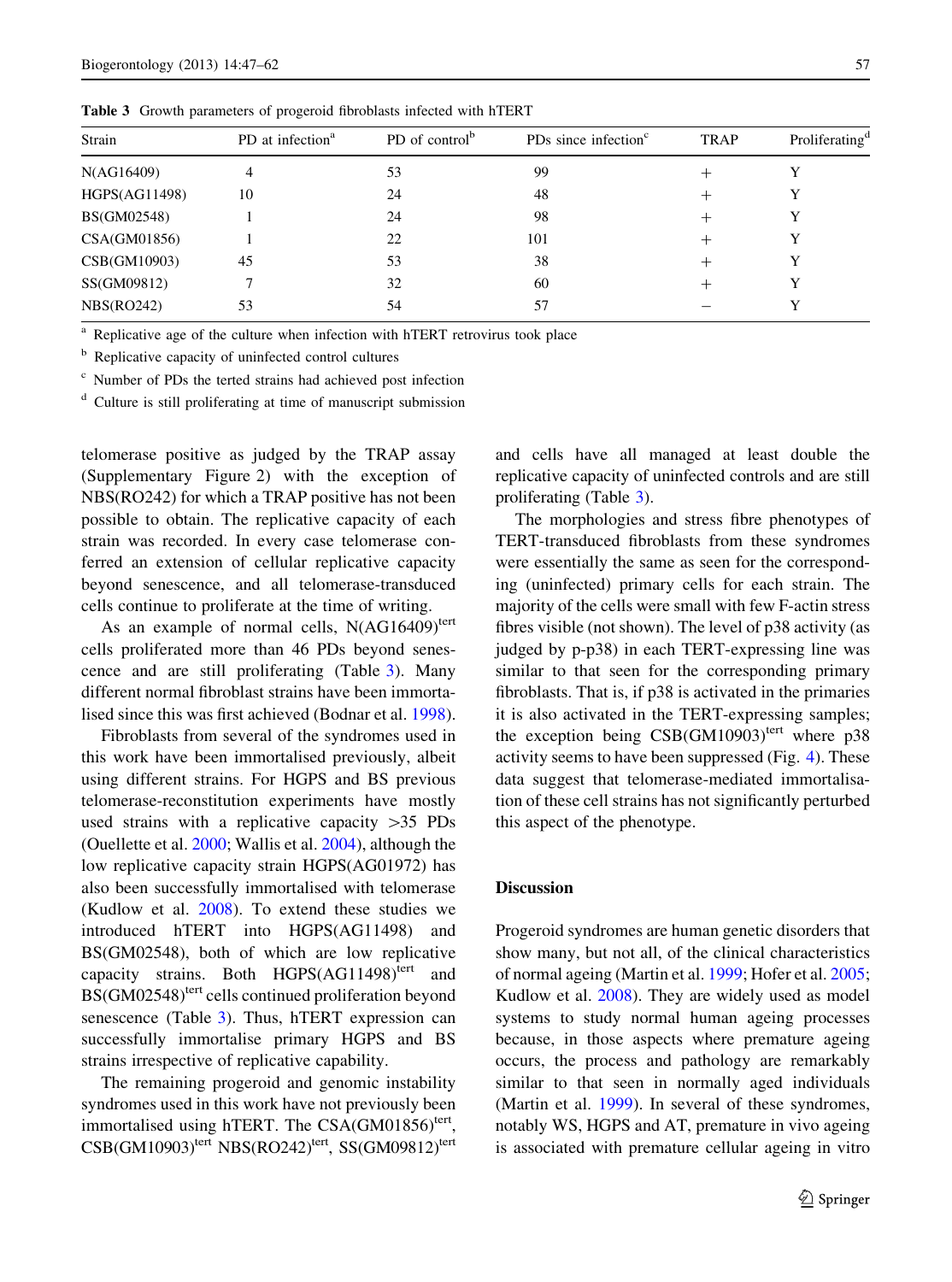<span id="page-11-0"></span>

Fig. 4 Assessment of stress p38 activity in TERT-transduced lines. Immunoblot for phosphorylated p38 (p-p38) and p38  $[N(AG16409)^\text{tert}$  cells  $\pm$  anisomycin treatment were used as controls]

(Tollefsbol and Cohen [1984](#page-14-0); Tchirkov and Lansdorp [2003;](#page-14-0) Bridger and Kill [2004\)](#page-13-0). In addition, the premature senescence seen in WS fibroblasts is prevented using inhibitors of the stress-associated p38 MAPK (Davis et al. [2005](#page-13-0)).

Based upon these studies it has been postulated that premature cellular senescence may underlie many of the ageing features of these syndromes (Ostler et al. [2002;](#page-14-0) Faragher et al. [2009\)](#page-13-0). This in turn raises the question, is shortened cellular replicative capacity a general characteristic of progeroid syndromes? In this study we have therefore determined the growth characteristics and replicative capability of fibroblasts from several progeroid syndromes and investigated the role, if any, played by p38 MAP kinase.

The HGPS strains used in this work have a reduced replicative capacity that is only slightly extended by SB203580 treatment, but they do not have an ''aged'' morphology [with the exception of HGPS(AG10677), which was close to replicative senescence at the start of this work] and no activated p38. HGPS individuals have a high rate of ageing and a much reduced lifespan, and the syndrome is associated with inflammatory conditions such as atherosclerosis and osteoporosis. Thus, the HGPS cells used in this study have a reduced replicative capacity, but one that is not corrected by SB203580.

Cockayne Syndrome has two variants (CSA and CSB), and it is clear from this work that CSB fibroblasts do not have an obvious replicative capacity defect, whereas CSA fibroblasts may do so (Thompson and Holliday [1983](#page-14-0)). Both CSA and CSB(GM10903) fibroblasts show moderate levels of cells with a stressed morphology and activated p38; however, SB203580 does not significantly extend the proliferative capacity of CS fibroblasts beyond that seen in normals. In addition, SB203580 does not ameliorate the enlarged morphology seen in the CSA fibroblasts, although it does so in CSB fibroblasts (Table [2\)](#page-8-0). It is possible that the enlarged CSA cells have undergone senescence in a p38-independent fashion, since it has been shown that SB203580 has no effect of the morphology of cells that have undergone telomeredependent senescence (Davis et al. [2005\)](#page-13-0). The presence of phosphorylated p38 and HSP27 support this, because both are activated upon telomere-dependent replicative senescence (Iwasa et al. [2003](#page-14-0); Davis et al. [2005\)](#page-13-0). With CSB(GM10903) cells, the reduction in the level of cells with an altered cellular morphology using SB203580, and the observation of activated p38 and phosphorylated HSP27, suggests the presence of a low level of SIPS. CS individuals have characteristic facies, thin hair, cachexia, retinal degeneration, hearing loss, neurodegeneration (cerebellar ataxia), and cataracts (Kraemer et al. [2007\)](#page-14-0). Their clinical course typifies premature ageing and usually results in early death, with CSA individuals having a shortened lifespan (death occurring in the second or third decade), and CSB individuals dying in the first decade (Rapin et al. [2000\)](#page-14-0).

BS fibroblasts have a replicative capacity towards the lower end of the normal range (Thompson and Holliday [1983](#page-14-0); Ouellette et al. [2000](#page-14-0)), but do not show an aged morphology (although small numbers of enlarged cells are present in two strains), and p38 is only activated in a single strain. BS individuals have a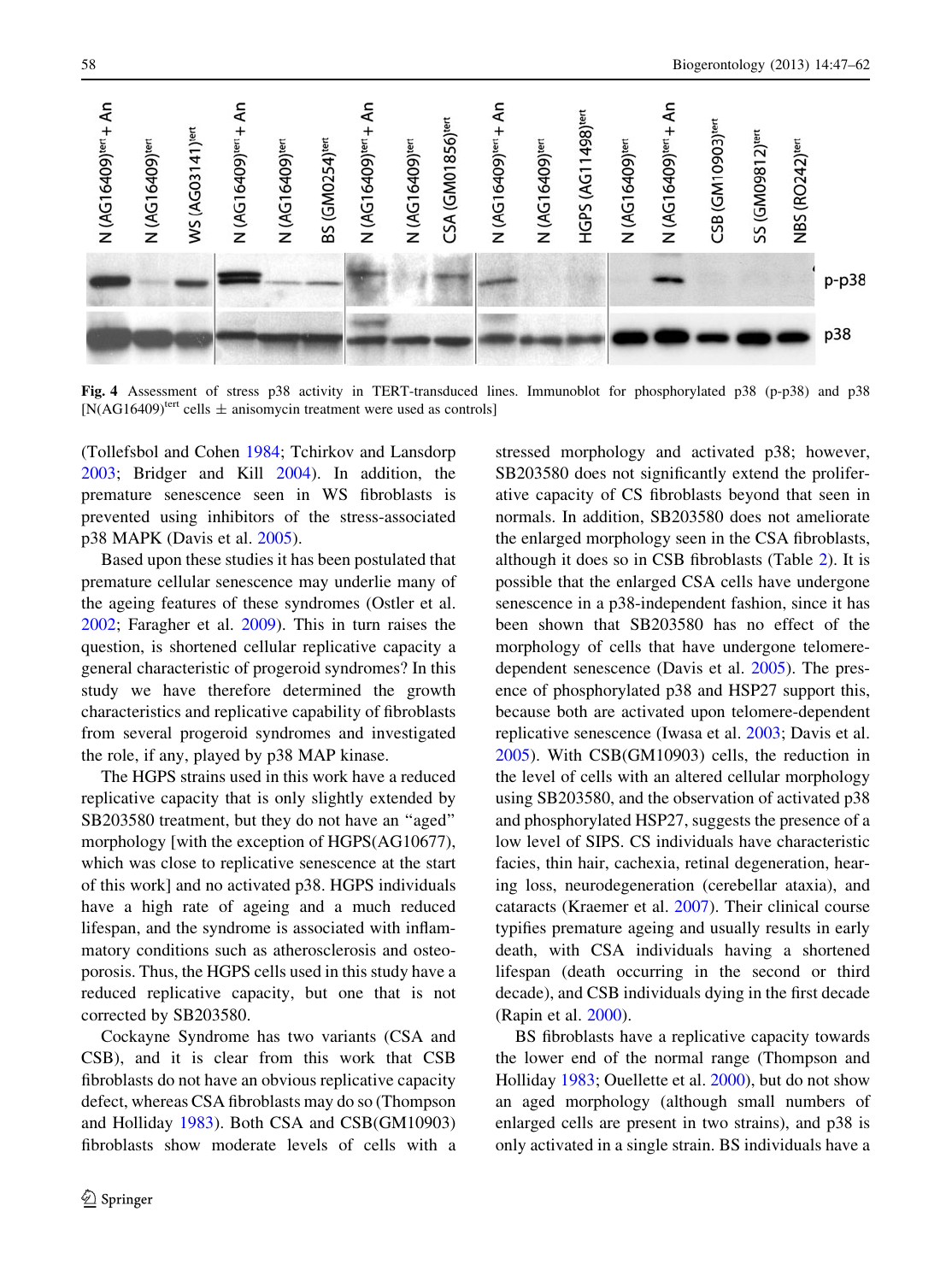<span id="page-12-0"></span>moderately reduced lifespan (Hofer et al. [2005](#page-13-0)); however, although classified as a progeroid syndrome, there is little evidence of a premature ageing defect apart from a high incidence of type II diabetes in young BS individuals, and an elevated cancer incidence.

RTS Syndrome fibroblasts do not show a replicative defect and little by way of an aged morphology, and RTS individuals have a normal lifespan (Hofer et al. [2005\)](#page-13-0). However, RTS individuals do show moderate ageing characteristics, including alopecia, gray hair, cataracts, and poikiloderma. p38 is not activated in the one RTS fibroblast strain used in this study.

With NBS, the two strains of cells used here have no replicative defect, no aged-cell morphology, and no activated p38. In addition, p38 inhibition has only a small effect on fibroblast growth. The progeroid features described for NBS, such as sparse hair and distinctive 'bird-like' facies, do increase with age, but are relatively mild and there are few inflammatory features (Seemanova et al. [1985](#page-14-0)). However, the data on NBS are potentially confounded by many individuals dying at a young age as a result of cancer.

Fibroblasts from Seckel Syndrome do not have a reduced replicative capacity and no p38 activation. SS individuals show moderate ageing with few inflammatory features (O'Driscoll et al. [2004](#page-14-0)), although accelerated ageing is clearly present in the SS mouse model (Murga et al. [2009\)](#page-14-0).

The X-linked DKC fibroblasts used in this study are known to have a shortened replicative capacity but this is due to deficiencies in telomere maintenance (Wong and Collins [2006\)](#page-15-0). Whether there is an additional component due to stress-induced senescence is not clear from our study for technical reasons, there being insufficient DKC cells for detailed analysis. The ageing characteristics in DKC are many, such as alopecia, gray hair, osteoporosis and abnormal skin pigmentation (Dokal [2000](#page-13-0)), but resemble those seen in telomerase deficient mice (Rudolph et al. [1999](#page-14-0)) and thus may result from telomere dysfunction-induced cellular senescence.

Thus, although fibroblasts from several of the progeroid syndromes show premature cellular senescence, there appears to be no clear relationship between replicative cellular capacity of the cell strains used and the presence of premature ageing features. However, it may be that the presence of accelerated cellular senescence correlates with the severity of the ageing phenotype, e.g., in WS, HGPS, and DKC and AT, the ageing features are marked and the lifespan of individuals is reduced. However, with RTS and CS the ageing features are also marked, but fibroblasts have a normal replicative capacity. Alternatively, tissue specificity may play a role, since dermal fibroblasts from WS, HGPS, DKC and AT all show premature senescence, and a notable feature of these particular progeroid syndromes is skin ageing. However, this observed lack of accelerated ageing of fibroblasts (or SIPS) in no way suggests that features of the ageing seen in progeroid syndromes are not due to replicative cellular senescence, or the presence of senescent cells.

In addition, with the exception of WS, there appears to be no role for the stress kinase p38 in the premature senescence seen in fibroblasts from the progeroid syndromes used in this study. With regards to p38, there also appears to be no correlation between p38 activation and the presence of inflammatory features. Thus it would be useful to examine other cell types from these syndromes, e.g., vascular smooth muscle cells in HGPS are reported to be depleted from the large arteries in HGPS individuals (Stehbens et al. [2001\)](#page-14-0), which may be due to accelerated senescence or apoptosis. Overall, our study demonstrates that accelerated fibroblast senescence and p38 activation are features of some, but not all, genome instability and progeroid syndromes.

Acknowledgments This work was supported by Grants from the Biotechnology and Biological Sciences Research Council Selective Chemical Inhibition of Biological Systems (BB/ D5241401) and Economic and Social Research Council New Dynamics of Ageing (RES-356-25-0024) initiatives, and the Medical Research Council (Ph.D. Studentship to HSET). We would like to thank Rebecca Capper for assistance with TRAP assays and Dr W. J. Kleijer (Erasmus University, Rotterdam, The Netherlands) for providing the NBS strains RO202 and RO242.

Open Access This article is distributed under the terms of the Creative Commons Attribution License which permits any use, distribution, and reproduction in any medium, provided the original author(s) and the source are credited.

## References

- Alderton GK, Joenje H, Varon R, Borglum AD, Jeggo PA, O'Driscoll M (2004) Seckel syndrome exhibits cellular features demonstrating defects in the ATR-signalling pathway. Hum Mol Genet 13:3127–3138
- Allsopp RC, Vaziri H, Patterson C, Goldstein S, Younglai EV, Futcher AB, Greider CW, Harley CB (1992) Telomere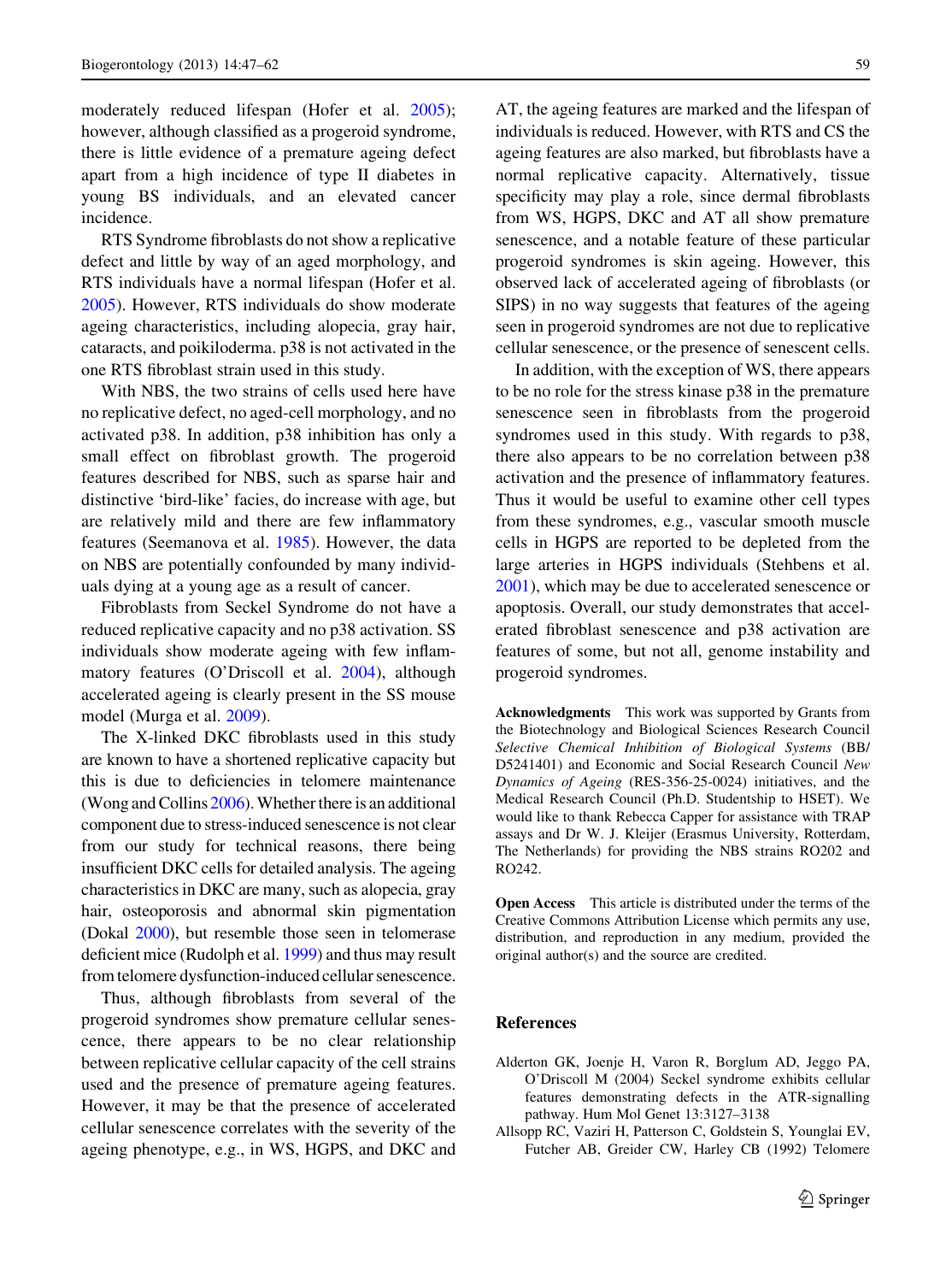<span id="page-13-0"></span>length predicts replicative capacity of human fibroblasts. Proc Natl Acad Sci USA 89:10114–10118

- Bagley MC, Davis T, Rokicki MJ, Widdowson CS, Kipling D (2010) Synthesis of the highly selective p38 MAPK inhibitor UR-13756 for possible therapeutic use in Werner syndrome. Future Med Chem 2:193–201
- Barzilai A, Rotman G, Shiloh Y (2002) ATM deficiency and oxidative stress: a new dimension of defective response to DNA damage. DNA Repair (Amst) 1:3–25
- Blackburn EH (1991) Structure and function of telomeres. Nature 350:569–573
- Bodnar AG, Ouellette M, Frolkis M, Holt SE, Chiu CP, Morin GB, Harley CB, Shay JW, Lichtsteiner S, Wright WE (1998) Extension of life-span by introduction of telomerase into normal human cells. Science 279:349–352
- Bridger JM, Kill IR (2004) Aging of Hutchinson–Gilford progeria syndrome fibroblasts is characterised by hyperproliferation and increased apoptosis. Exp Gerontol 39:717–724
- Brown WT (1992) Progeria: a human-disease model of accelerated aging. Am J Clin Nutr 55:1222S-1224S, 17
- Burton DG (2009) Cellular senescence, ageing and disease. Age (Dordr) 31:1–9
- Campisi J (1996) Replicative senescence: an old lives' tale? Cell 84:497–500
- Chang E, Harley CB (1995) Telomere length and replicative aging in human vascular tissues. Proc Natl Acad Sci USA 92:11190–11194
- Choi D, Whittier PS, Oshima J, Funk WD (2001) Telomerase expression prevents replicative senescence but does not fully reset mRNA expression patterns in Werner syndrome cell strains. FASEB J 15:1014–1020
- Cristofalo VJ, Allen RG, Pignolo RJ, Martin BG, Beck JC (1998) Relationship between donor age and the replicative lifespan of human cells in culture: a reevaluation. Proc Natl Acad Sci USA 95:10614–10619
- d'Adda di Fagagna F, Reaper PM, Clay-Farrace L, Fiegler H, Carr P, Von Zglinicki T, Saretzki G, Carter NP, Jackson SP (2003) A DNA damage checkpoint response in telomereinitiated senescence. Nature 426:194–198
- Davis T, Kipling D (2006) Werner Syndrome as an example of inflamm-aging: possible therapeutic opportunities for a progeroid syndrome? Rejuvenation Res 9:402–407
- Davis T, Kipling D (2009) Assessing the role of stress signalling via p38 MAP kinase in the premature senescence of ataxia telangiectasia and Werner syndrome fibroblasts. Biogerontology 10:253–266
- Davis T, Singhrao SK, Wyllie FS, Haughton MF, Smith PJ, Wiltshire M, Wynford-Thomas D, Jones CJ, Faragher RG, Kipling D (2003) Telomere-based proliferative lifespan barriers in Werner-syndrome fibroblasts involve both p53 dependent and p53-independent mechanisms. J Cell Sci 116:1349–1357
- Davis T, Baird DM, Haughton MF, Jones CJ, Kipling D (2005) Prevention of accelerated cell aging in Werner syndrome using a p38 mitogen-activated protein kinase inhibitor. J Gerontol A Biol Sci Med Sci 60:1386–1393
- Davis T, Haughton MF, Jones CJ, Kipling D (2006) Prevention of accelerated cell aging in the Werner syndrome. Ann N Y Acad Sci 1067:243–247
- Davis T, Tivey HSE, Brook AJC, Grimstead JW, Rokicki MJ, Kipling D (2012) Activation of p38 MAP kinase and stress

signalling in fibroblasts from the progeroid Rothmund-Thomson syndrome. Age (Dordr). doi[:10.1007/s11357-](http://dx.doi.org/10.1007/s11357-012-9476-9) [012-9476-9](http://dx.doi.org/10.1007/s11357-012-9476-9)

- Deng Q, Liao R, Wu BL, Sun P (2004) High intensity ras signaling induces premature senescence by activating p38 pathway in primary human fibroblasts. J Biol Chem 279:1050–1059
- Der Kaloustian VM, Kleijer W, Booth A, Auerbach AD, Mazer B, Elliott AM, Abish S, Usher R, Watters G, Vekemans M, Eydoux P (1996) Possible new variant of Nijmegen breakage syndrome. Am J Med Genet 65:21–26
- Dimri GP, Lee X, Basile G, Acosta M, Scott G, Roskelley C, Medrano EE, Linskens M, Rubelj I, Pereira-Smith O et al (1995) A biomarker that identifies senescent human cells in culture and in aging skin in vivo. Proc Natl Acad Sci USA 92:9363–9367
- Dokal I (2000) Dyskeratosis congenita in all its forms. Br J Haematol 110:768–779
- Elmore E, Swift M (1976) Growth of cultured cells from patients with ataxia-telangiectasia. J Cell Physiol 89:429–431
- Faragher RG, Sheerin AN, Ostler EL (2009) Can we intervene in human ageing? Expert Rev Mol Med 11:e27
- Ferran C, Millan MT, Csizmadia V, Cooper JT, Brostjan C, Bach FH, Winkler H (1995) Inhibition of NF-kappa B by pyrrolidine dithiocarbamate blocks endothelial cell activation. Biochem Biophys Res Commun 214:212–223
- Freund A, Patil CK, Campisi J (2011) p38MAPK is a novel DNA damage response-independent regulator of the senescence-associated secretory phenotype. EMBO J 30(1536–1548):18
- Gorgoulis VG, Pratsinis H, Zacharatos P, Demoliou C, Sigala F, Asimacopoulos PJ, Papavassiliou AG, Kletsas D (2005) p53-dependent ICAM-1 overexpression in senescent human cells identified in atherosclerotic lesions. Lab Invest 85:502–511
- Guay J, Lambert H, Gingras-Breton G, Lavoie JN, Huot J, Landry J (1997) Regulation of actin filament dynamics by p38 map kinase-mediated phosphorylation of heat shock protein 27. J Cell Sci 110(Pt 3):357–368
- Haq R, Brenton JD, Takahashi M, Finan D, Finkielsztein A, Damaraju S, Rottapel R, Zanke B (2002) Constitutive p38HOG mitogen-activated protein kinase activation induces permanent cell cycle arrest and senescence. Cancer Res 62:5076–5082
- Harley CB, Futcher AB, Greider CW (1990) Telomeres shorten during ageing of human fibroblasts. Nature 345:458–460
- Hastie ND, Dempster M, Dunlop MG, Thompson AM, Green DK, Allshire RC (1990) Telomere reduction in human colorectal carcinoma and with ageing. Nature 346: 866–868
- Herbig U, Ferreira M, Condel L, Carey D, Sedivy JM (2006) Cellular senescence in aging primates. Science 311: 1257
- Hofer AC, Tran RT, Aziz OZ, Wright W, Novelli G, Shay J, Lewis M (2005) Shared phenotypes among segmental progeroid syndromes suggest underlying pathways of aging. J Gerontol A Biol Sci Med Sci 60:10–20
- Huot J, Houle F, Marceau F, Landry J (1997) Oxidative stressinduced actin reorganization mediated by the p38 mitogenactivated protein kinase/heat shock protein 27 pathway in vascular endothelial cells. Circ Res 80:383–392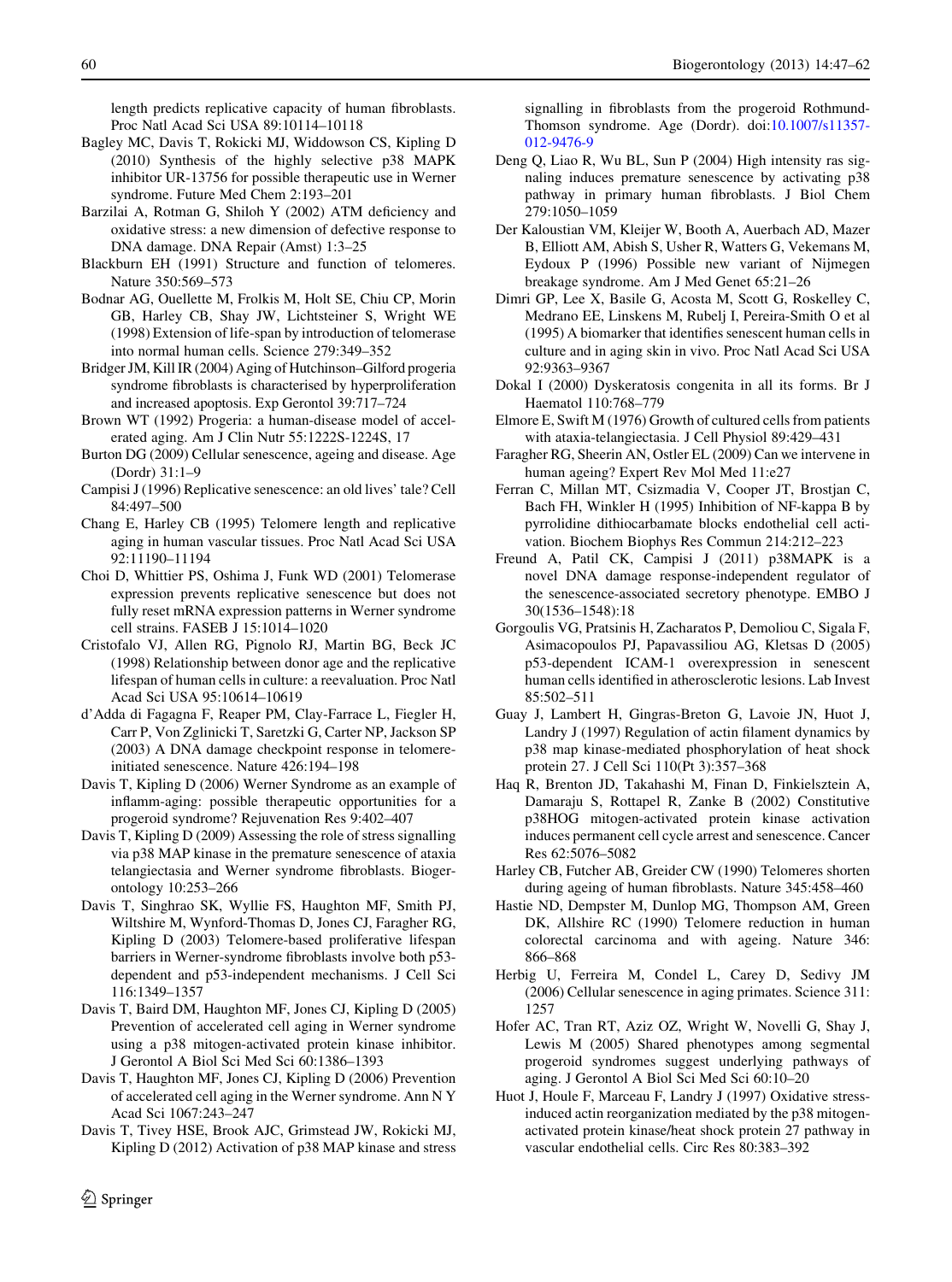- <span id="page-14-0"></span>Iwasa H, Han J, Ishikawa F (2003) Mitogen-activated protein kinase p38 defines the common senescence-signalling pathway. Genes Cells 8:131–144
- Jeyapalan JC, Ferreira M, Sedivy JM, Herbig U (2007) Accumulation of senescent cells in mitotic tissue of aging primates. Mech Ageing Dev 128:36–44
- Kim NW, Wu F (1997) Advances in quantification and characterization of telomerase activity by the telomeric repeat amplification protocol (TRAP). Nucleic Acids Res 25: 2595–2597
- Kipling D, Davis T, Ostler EL, Faragher RG (2004) What can progeroid syndromes tell us about human aging? Science 305:1426–1431
- Kraemer KH, Patronas NJ, Schiffmann R, Brooks BP, Tamura D, DiGiovanna JJ (2007) Xeroderma pigmentosum, trichothiodystrophy and Cockayne syndrome: a complex genotype-phenotype relationship. Neuroscience 145: 1388–1396
- Kudlow BA, Kennedy BK, Monnat RJ Jr (2007) Werner and Hutchinson–Gilford progeria syndromes: mechanistic basis of human progeroid diseases. Nat Rev Mol Cell Biol 8:394–404
- Kudlow BA, Stanfel MN, Burtner CR, Johnston ED, Kennedy BK (2008) Suppression of proliferative defects associated with processing-defective lamin A mutants by hTERT or inactivation of p53. Mol Biol Cell 19:5238–5248
- Kumar S, Vinci JM, Millis AJ, Baglioni C (1993) Expression of interleukin-1 alpha and beta in early passage fibroblasts from aging individuals. Exp Gerontol 28:505–513
- Li Y, Yan Q, Wolf NS (1997) Long-term caloric restriction delays age-related decline in proliferation capacity of murine lens epithelial cells in vitro and in vivo. Invest Ophthalmol Vis Sci 38:100–107
- Lindsey J, McGill NI, Lindsey LA, Green DK, Cooke HJ (1991) In vivo loss of telomeric repeats with age in humans. Mutat Res 256:45–48
- Martin GM, Oshima J, Gray MD, Poot M (1999) What geriatricians should know about the Werner syndrome. J Am Geriatr Soc 47:1136–1144
- Minamino T, Miyauchi H, Yoshida T, Ishida Y, Yoshida H, Komuro I (2002) Endothelial cell senescence in human atherosclerosis: role of telomere in endothelial dysfunction. Circulation 105(1541–1544):19
- Murano S, Nakazawa A, Saito I, Masuda M, Morisaki N, Akikusa B, Tsuboyama T, Saito Y (1997) Increased blood plasminogen activator inhibitor-1 and intercellular adhesion molecule-1 as possible risk factors of atherosclerosis in Werner syndrome. Gerontology 43(Suppl 1):43–52
- Murga M, Bunting S, Montana MF, Soria R, Mulero F, Canamero M, Lee Y, McKinnon PJ, Nussenzweig A, Fernandez-Capetillo O (2009) A mouse model of ATR-Seckel shows embryonic replicative stress and accelerated aging. Nat Genet 41:891–898
- O'Driscoll M, Gennery AR, Seidel J, Concannon P, Jeggo PA (2004) An overview of three new disorders associated with genetic instability: LIG4 syndrome, RS-SCID and ATR-Seckel syndrome. DNA Repair (Amst) 3:1227–1235
- Ostler EL, Wallis CV, Sheerin AN, Faragher RG (2002) A model for the phenotypic presentation of Werner's syndrome. Exp Gerontol 37:285–292
- Ouellette MM, McDaniel LD, Wright WE, Shay JW, Schultz RA (2000) The establishment of telomerase-immortalized cell lines representing human chromosome instability syndromes. Hum Mol Genet 9:403–411
- Paradis V, Youssef N, Dargere D, Ba N, Bonvoust F, Deschatrette J, Bedossa P (2001) Replicative senescence in normal liver, chronic hepatitis C, and hepatocellular carcinomas. Hum Pathol 32:327–332
- Parrinello S, Coppe JP, Krtolica A, Campisi J (2005) Stromalepithelial interactions in aging and cancer: senescent fibroblasts alter epithelial cell differentiation. J Cell Sci 118:485–496
- Puzianowska-Kuznicka M, Kuznicki J (2005) Genetic alterations in accelerated ageing syndromes. Do they play a role in natural ageing? Int J Biochem Cell Biol 37:947–960
- Rapin I, Lindenbaum Y, Dickson DW, Kraemer KH, Robbins JH (2000) Cockayne syndrome and xeroderma pigmentosum. Neurology 55:1442–1449
- Rubin H (2002) The disparity between human cell senescence in vitro and lifelong replication in vivo. Nat Biotechnol 20:675–681
- Rudolph KL, Chang S, Lee HW, Blasco M, Gottlieb GJ, Greider C, DePinho RA (1999) Longevity, stress response, and cancer in aging telomerase-deficient mice. Cell 96:701–712
- Seemanova E, Passarge E, Beneskova D, Houstek J, Kasal P, Sevcikova M (1985) Familial microcephaly with normal intelligence, immunodeficiency, and risk for lymphoreticular malignancies: a new autosomal recessive disorder. Am J Med Genet 20:639–648
- Stehbens WE, Delahunt B, Shozawa T, Gilbert-Barness E (2001) Smooth muscle cell depletion and collagen types in progeric arteries. Cardiovasc Pathol 10:133–136
- Taylor AM, Metcalfe JA, Thick J, Mak YF (1996) Leukemia and lymphoma in ataxia telangiectasia. Blood 87:423–438
- Tchirkov A, Lansdorp PM (2003) Role of oxidative stress in telomere shortening in cultured fibroblasts from normal individuals and patients with ataxia-telangiectasia. Hum Mol Genet 12:227–232
- Thompson KV, Holliday R (1983) Genetic effects on the longevity of cultured human fibroblasts II. DNA repair deficient syndromes. Gerontology 29:83–88
- Tollefsbol T, Cohen H (1984) Werner's syndrome: an underdiagnosed disorder resembling premature aging. Age 7: 75–88
- Vasile E, Tomita Y, Brown LF, Kocher O, Dvorak HF (2001) Differential expression of thymosin beta-10 by early passage and senescent vascular endothelium is modulated by VPF/VEGF: evidence for senescent endothelial cells in vivo at sites of atherosclerosis. FASEB J 15:458–466
- Vaziri H, Dragowska W, Allsopp RC, Thomas TE, Harley CB, Lansdorp PM (1994) Evidence for a mitotic clock in human hematopoietic stem cells: loss of telomeric DNA with age. Proc Natl Acad Sci USA 91(9857–9860):20
- Wallis CV, Sheerin AN, Green MH, Jones CJ, Kipling D, Faragher RG (2004) Fibroblast clones from patients with Hutchinson–Gilford progeria can senesce despite the presence of telomerase. Exp Gerontol 39:461–467
- Wang W, Chen JX, Liao R, Deng Q, Zhou JJ, Huang S, Sun P (2002) Sequential activation of the MEK-extracellular signal-regulated kinase and MKK3/6-p38 mitogen-activated